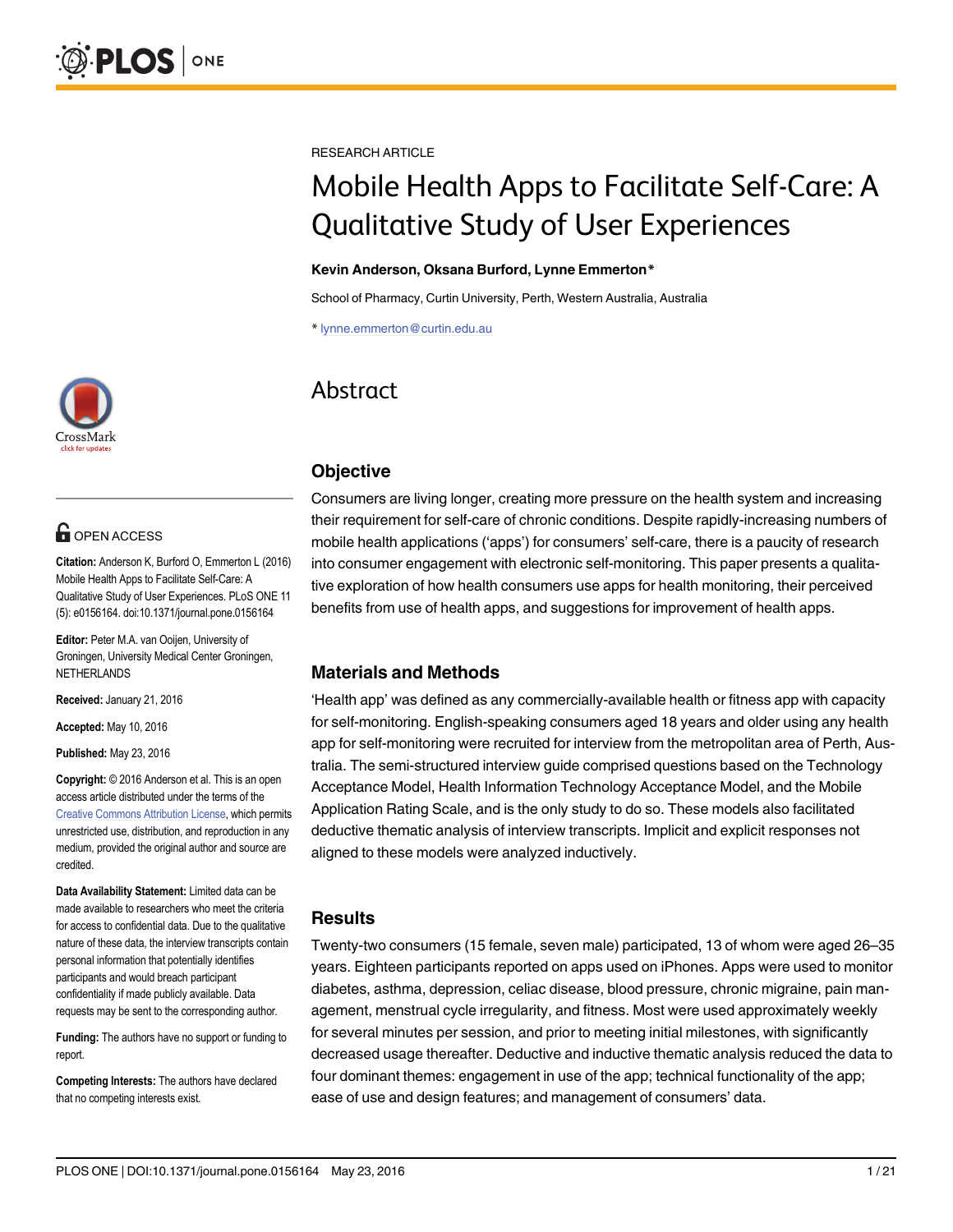#### <span id="page-1-0"></span>**Conclusions**

The semi-structured interviews provided insight into usage, benefits and challenges of health monitoring using apps. Understanding the range of consumer experiences and expectations can inform design of health apps to encourage persistence in self-monitoring.

#### Introduction

The increasing aging population will benefit from 21<sup>st</sup> Century self-care techniques, easing burden on healthcare by enabling self-monitoring at home, office or other location.[[1\]](#page-17-0) In order for self-care of a chronic condition to be sustained, self-management techniques need to be integrated into one's life.[[2,](#page-17-0) [3\]](#page-17-0) Due to differences between chronic conditions, there is no agreed definition of self-care.[\[4\]](#page-17-0) One commonality is that self-care requires self-monitoring for a consumer to pursue daily decisions to maintain functionality.[\[4\]](#page-17-0) Self-monitoring can be conducted by consumers on various levels; examples are self-awareness of symptoms (e.g. shortness of breath), manual blood pressure readings, and self-maintained electronic databases of blood glucose measurements in diabetes management. For consumers with reasonable health literacy, self-monitoring offers greater autonomy, aiming to reduce pressure on health resources.[[5](#page-17-0)–[8\]](#page-17-0)

Despite being a relatively new phenomenon, self-monitoring has experienced notable developments in its practical immersion into one's lifestyle. Health consumers are increasingly engaging with mobile health applications ('apps')[[9\]](#page-17-0) for self-monitoring. However, limited regulation in the technology marketplace enables insufficiently tested $[10, 11]$  $[10, 11]$  $[10, 11]$  self-monitoring devices to be launched, with potential for health consumers to ill-advisedly change their selfcare regimens. There are many instances of 'buggy' health apps.[[10](#page-17-0), [11](#page-18-0)] Indeed, a number of authors have called for guidelines around electronic self-monitoring to prevent errors or other incidents. [[12](#page-18-0), [13](#page-18-0)] In Australia, the introduction of the Health Market Validation Program [[14\]](#page-18-0) signifies the Victorian State Government's and technology vendors' commitment to remote/ home monitoring; feasibility studies are required in other jurisdictions.

#### Research incorporating Consumer Experience Metrics

One report, in which consumer experience with health apps was a key outcome, describes two Swiss university randomised pragmatic trials.[[15](#page-18-0)] Both studies explored whether an app-based intervention was more effective than self-management of chronic pain without an app. The apps included modules for participants to write diary entries and complete questionnaires during the six-month intervention. Consumer experience was measured in terms of adaptability and pre-post sick leave,  $[15]$  $[15]$  $[15]$  with the Chronic Pain Acceptance Questionnaire  $[16]$  $[16]$  used to record sick leave taken by participants.

Consumer experience was also included in a four-week British weight management study involving seven females and six males.[[17](#page-18-0)] A hybrid website and smartphone app were trialed. Semi-structured telephone interviews were used to assess the two platforms, with data analyzed via inductive thematic analysis.[[17](#page-18-0)] Participants noted improvement in self-reported dietary and physical activity. No confounding factors relating to weight management were acknowledged. Key outcomes relating to goal engagement included motivation, self-efficacy, awareness, effort and achievement. The researchers encouraged critique of the app, whereby participants suggested use of barcode scanners and free-text entry boxes.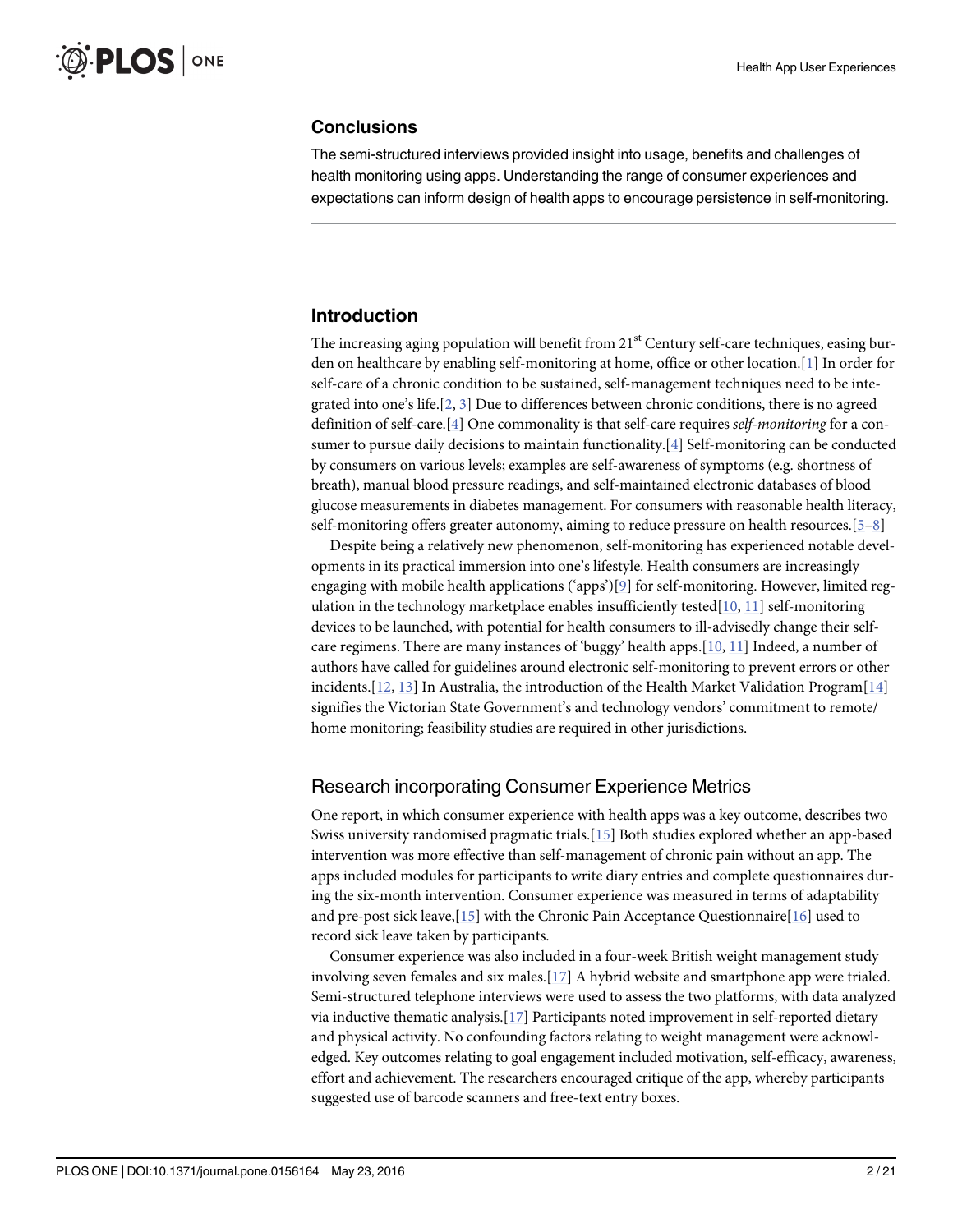<span id="page-2-0"></span>Since self-care transfers most of the responsibility to the consumer, the usability of technology for this purpose is imperative. Consequently, self-care technologies need to be adaptable to technological environments and user preferences.

A growing number of studies have explored the impact of technological interventions on consumers' health outcomes. These interventions have included automated reminders (via text messaging) $[18, 19]$  $[18, 19]$  $[18, 19]$  $[18, 19]$  and internet-based information, $[20]$  $[20]$  and have been assessed using selfreport by participants,[[21](#page-18-0)] with little, if any, external validation. Poor persistence with longterm self-monitoring is evident in chronic conditions such as asthma.[[22](#page-18-0)] Gamification can be used to increase engagement through use of rewards for repeat logins within a period of time and achieved milestones.[\[23\]](#page-18-0) With many usability features conceived to date, mobile health app design is constantly evolving;[[24](#page-18-0)] many app development frameworks offer fast, scalable interfaces to deploy changes to user interfaces seamlessly.

An American health app study reported sociodemographic characteristics of app users, through a 36-item cross-sectional survey of 1604 English-speaking adults.[[25](#page-18-0)] At least one health app had been downloaded by 934 of the participants. Data from open-ended questions, such as effectiveness of the app and reasons for halted use, were thematically analyzed by two researchers, and revealed Weight Loss, Calorie Tracking, Nutrition, and Physical Activity as their main themes. While facilitating statistical analysis, large-scale studies are compromised by their limited ability to probe participants for in-depth responses.

Studies into self-care using mobile apps have predominantly involved custom-designed apps. Examples are a pre-post intervention for asthma using the Smart Phone Application,[[26\]](#page-18-0) randomised-controlled trials for asthma using the  $t+Asthma$  app[\[27](#page-18-0)] and another unnamed purpose-built app,[[28](#page-18-0)] as well as a diabetes randomised-controlled trial using Glucose Buddy. [\[29](#page-18-0)] In these studies, self-efficacy was the only measurement of consumer experience, while participants' engagement with the app was determined via self-report. Engagement does not necessarily mean long-term commitment to using the app; therefore, combining such data with usage statistics, such as login time and frequency and accessed features would add value to these studies. In contrast, mobile app-based obesity management in South Korea[[30\]](#page-19-0) applied the purpose-built *obesity-management app* constructed with 'knowledge statements' from an expert committee. Other custom-designed apps include an app for self-monitoring and guiding lifestyle management for breast cancer survivors[\[31\]](#page-19-0) and PD Dr, a home-based monitoring assessment system for Parkinson's disease.[\[32](#page-19-0)]

Notable deficiencies collectively demonstrated in these studies are their relatively short follow-up periods and lack of detailed consumer experience findings. Additionally, self-management programs have measured select outcomes, rather than a more holistic spectrum of outcomes relevant to conditions such as diabetes, osteoarthritis and hypertension.[[4](#page-17-0)]

#### Theoretical Frameworks

The Technology Acceptance Model (TAM), published in 1989, quantifies how consumers accept technology.[[33](#page-19-0)] It is an extension of the Theory of Reasoned Action,[\[34](#page-19-0)] and is used to predict intended behaviour, adopting a technology-focussed paradigm in decision-making.[\[35\]](#page-19-0) The TAM has been applied in qualitative[\[36\]](#page-19-0) and quantitative[[37](#page-19-0)] studies of health apps to determine the acceptance of mobile technology amongst physicians and medical students, respectively, and in health-related studies on topics such as adoption of health apps.[\[38\]](#page-19-0)

The Health Information Technology Acceptance Model (HITAM) is an evolution of the third version of the TAM for the health technology field,[[39](#page-19-0)] combining behavioural, personal, social and IT factors. This model also embraces the Health Belief Model[[40](#page-19-0)] and has been used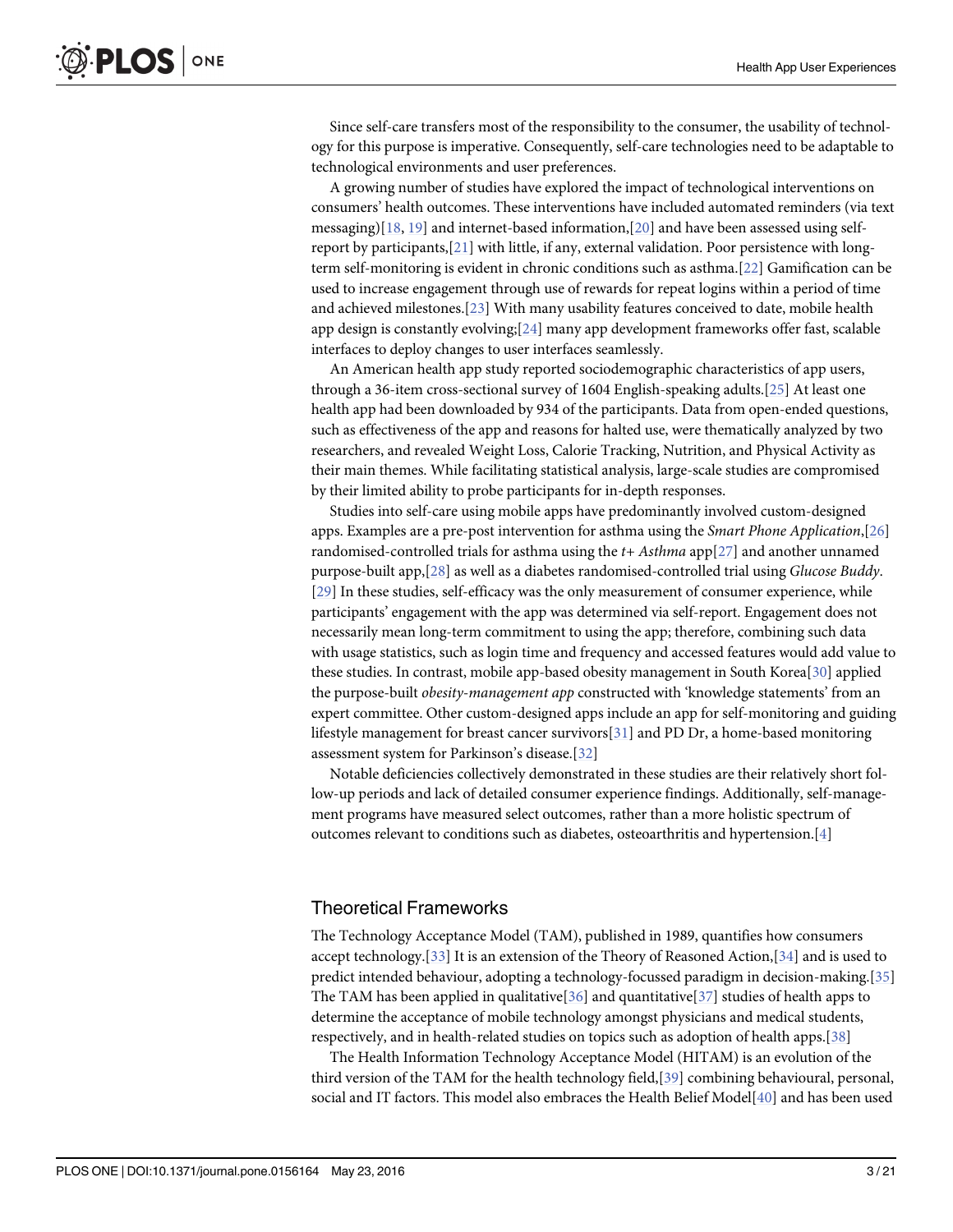<span id="page-3-0"></span>in asthma studies for investigation of medication compliance.[[41](#page-19-0), [42](#page-19-0)] However, no literature was found in which the HITAM informed research into the use of health apps.

The Mobile Application Rating Scale (MARS) is a validated and reliable scale $[43]$  $[43]$  $[43]$  due to its internal consistency, inter-rater reliability and comprehensive extraction of 25 papers and resources in its formation. The MARS is an Australian development from 2015 to assess the quality of health apps, and is based on four quality scales: engagement, functionality, aesthetics and information quality. Research applying the MARS in studies involving health apps is emerging, with MARS noted in an Australian wellbeing evaluation protocol[\[44\]](#page-19-0) and mentioned in an Irish mental health app feasibility study without being used in the study itself.[\[45](#page-19-0)]

Other theoretical models and frameworks have been applied in studies of self-care. The PRECEDE-PROCEED model has been applied in an asthma study in Taiwan[\[46](#page-19-0)] to measure factors such as asthma knowledge and self-efficacy; this model contains elements such as administrative and financial policies that may not be relevant to exploratory research.[[47\]](#page-19-0) Similarly, Orem's Self-Care Model has been applied to asthma to investigate "self-care abilities, self-care practices, and health outcomes."[[48](#page-19-0)] However, this model and the PRECEDE-PRO-CEED model lack consideration of technological factors.

Review of the literature suggests the TAM, HITAM and MARS are the most relevant frameworks to qualitatively explore consumers' experiences of mobile health apps. While no published research has applied a combination of these models, integration of the TAM, HITAM and MARS should improve cross-disciplinary relevance and robustness, and provide theoretical grounding for exploratory research into the consumer experience with health apps.

The objectives of this study were therefore to 1) qualitatively explore consumers' experiences with mobile health apps and 2) their perceived benefits from use of health apps, and 3) formulate suggestions for improvement of health apps.

#### Materials and Methods

This study explored consumers' experiences with health apps through semi-structured interviews. The Human Research Ethics Committee of Curtin University approved this study (approval number RDHS-102-15). In accordance with this approval, participants provided signed informed consent for interview.

Inclusion criteria were minimum 18 years of age (no maximum), residence in the metropolitan area of the University (for convenience), conversational fluency in English, and recent (at least one month's) experience with any health/fitness mobile app. Any duration of use of the app(s) was of value, because discontinued use and negative experiences complemented data from persistent users. It was intended to involve participants of a broad age range to combine experiences of the tech-savvy younger generation with the older generation.

Including fitness apps enabled participants with chronic conditions such as obesity, diabetes and high blood pressure to elaborate on their experiences without restricting them to diseasespecific apps. Participants without a chronic condition were included to capture fitness app usage amongst chronic disease consumers and healthy counterparts.

Guiding the research was the post-positivism worldview where relationships can be reverseengineered via tested approaches such as deductive analysis.[[49](#page-19-0)] A reductionist philosophy was applied to deconstruct implicit and explicit responses into manageable variables. The qualitative paradigm was crucial to appreciate, observe and deduce consumers' experiences. The use of individual interviews offered privacy, and enabled exploration of each user's interaction with their identified health app(s). Semi-structured interviews provided participants freedom to elaborate on the interview guide ([Table 1\)](#page-4-0).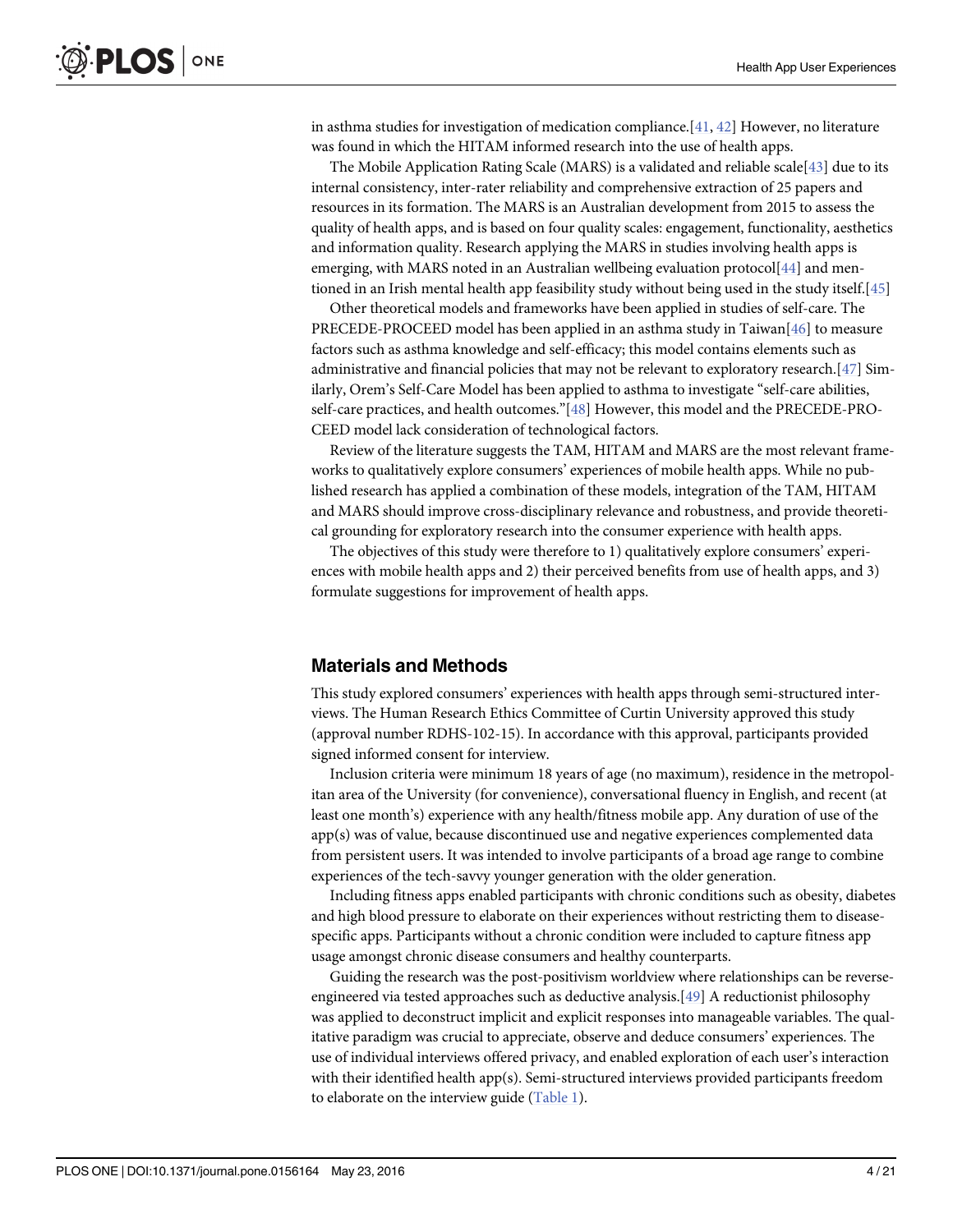#### <span id="page-4-0"></span>[Table 1.](#page-3-0) Interview Guide.

| Question                                                                                                       | <b>Elaboration Questions</b>                                                                                                                                                                                                                                                                                   | Theory, study or construct                                          |
|----------------------------------------------------------------------------------------------------------------|----------------------------------------------------------------------------------------------------------------------------------------------------------------------------------------------------------------------------------------------------------------------------------------------------------------|---------------------------------------------------------------------|
| Which health app(s) have you used?                                                                             | Do you still use that/those app(s)? (If multiple apps) Which of those<br>apps are still on your device? Which of these do you still use?<br>Which one(s) would you like to talk about today?                                                                                                                   | Experience                                                          |
| (If on present device) Please show me how you<br>use your health app.                                          | How did you set it up? What problems do you recall in setting it up?<br>(Prompts: user interface, prompts, permissions, language used)                                                                                                                                                                         | Technological literacy                                              |
| For approximately how long have you used (did<br>you use) this app?                                            | How often do/did you use it? (If discontinued) Why did you stop<br>using the app?                                                                                                                                                                                                                              | Experience                                                          |
| How did you 'discover' this app?                                                                               | (Prompts: health prof recommendation, peer/family<br>recommendation, self-search)                                                                                                                                                                                                                              | TAM-subjective norms[50]                                            |
| On which platform do/did you use this app?                                                                     | (Prompts: iPhone, iPad, Android phone, Android tablet)                                                                                                                                                                                                                                                         | Descriptors of use                                                  |
| What do/did you like about this app?                                                                           | Does/did the app fulfil your needs? Why or why not? Do/did you<br>enjoy sessions with your health app? How is/was working with your<br>app satisfying? Is/was your health app worth recommending to<br>others?                                                                                                 | TAM-usefulness;[50] Mobile<br>App Rating Scale[43]                  |
| How easy is/was using your app?                                                                                | What makes/made the app information clear and understandable?<br>How do/did you find the font size and representation? How do/did<br>you add remarks to your readings?                                                                                                                                         | TAM-ease of use,[50]<br>Acceptance Factors of mobile<br>apps[51]    |
| Have you sometimes not known (did you<br>sometimes not know) what to do next with your<br>app?                 | Are/were there any parts of the app you don't use, because they're<br>complicated? What app features do/did you find unintuitive? Do/did<br>you sometimes wonder if you're using the app the right way? Who<br>do/would/did you turn to for help using the app (prompts: family,<br>friends, or online forum)? | Technological literacy;<br>Acceptance Factors of mobile<br>apps[51] |
| Have you found any 'bugs' in your health app,<br>or things it can't do?                                        | If the app crashes or freezes (crashed or froze), is/was it easy to<br>restart? Have you ever given up due to technical glitches? Have you<br>ever contacted the company about any technical glitches?                                                                                                         | Limitations of the app;<br>Acceptance Factors of mobile<br>apps[51] |
| How much sight and sound stimulation do/did<br>you get from your health app?                                   | (Prompts: graphs, things that flash up, reminders about personal<br>targets, warnings, sound effects/reminders)                                                                                                                                                                                                | Mobile App Rating Scale[43]                                         |
| What customization features would you like to<br>see in your health app?                                       |                                                                                                                                                                                                                                                                                                                | Mobile App Rating Scale[43]                                         |
| What is your view of information stored on the<br>cloud?                                                       | Do you find it an invasion of privacy?                                                                                                                                                                                                                                                                         |                                                                     |
| Describe your Initial user profile setup                                                                       | Was registration via social media e.g. Facebook, Google + an<br>option?                                                                                                                                                                                                                                        |                                                                     |
| Is your health app affiliated with a government<br>health organization?                                        | (Researcher to check later if participant unsure)                                                                                                                                                                                                                                                              | Mobile App Rating Scale[43]                                         |
| Does/did your doctor (or other main health care<br>provider) know you have used this app?                      | (If yes) How would you describe his/her reaction? Are you<br>encouraged by a health professional (pharmacist, general<br>practitioner) to self-reflect on your chronic condition?                                                                                                                              | Doherty[52] Design and<br><b>Evaluation Guidelines</b>              |
| What medical or technical jargon have you<br>seen in your app which you don't understand?                      |                                                                                                                                                                                                                                                                                                                | Doherty[52] Design and<br><b>Evaluation Guidelines</b>              |
| Does your app use technology you are already<br>familiar with?                                                 | Are the dialogue boxes and input fields similar to what you are used<br>to?                                                                                                                                                                                                                                    | Doherty <sup>[52]</sup> Design and<br><b>Evaluation Guidelines</b>  |
| Do you feel you require a peripheral (plug-in or<br>Bluetooth) device to operate your app more<br>effectively? |                                                                                                                                                                                                                                                                                                                | Yin[53] Usability Risk Level<br>Evaluation                          |
| Do you prefer tactile feedback (vibrations) over<br>plain text feedback?                                       | Have you noticed anything vibrate when you've done something<br>wrong or you receive a warning?                                                                                                                                                                                                                | Yin[53] Usability Risk Level<br>Evaluation                          |
| What features of your app do you think conflict<br>with each other?                                            | (Prompt: inconsistent shortcuts)                                                                                                                                                                                                                                                                               | Yin[53] Usability Risk Level<br>Evaluation                          |
| Are you satisfied with the time taken to perform<br>tasks on your app?                                         | (Prompts: time to display graphs, time to synchronize information)                                                                                                                                                                                                                                             | Yin[53] Usability Risk Level<br>Evaluation                          |
| What age bracket are you?                                                                                      | 18-25; 26-35; 36-45; 46-55; >55 years                                                                                                                                                                                                                                                                          |                                                                     |
| Your occupation?                                                                                               |                                                                                                                                                                                                                                                                                                                |                                                                     |
| Your highest education?                                                                                        | Year 10 (junior high school); Year 12 (senior high school); TAFE (technical college); University                                                                                                                                                                                                               |                                                                     |

doi:10.1371/journal.pone.0156164.t001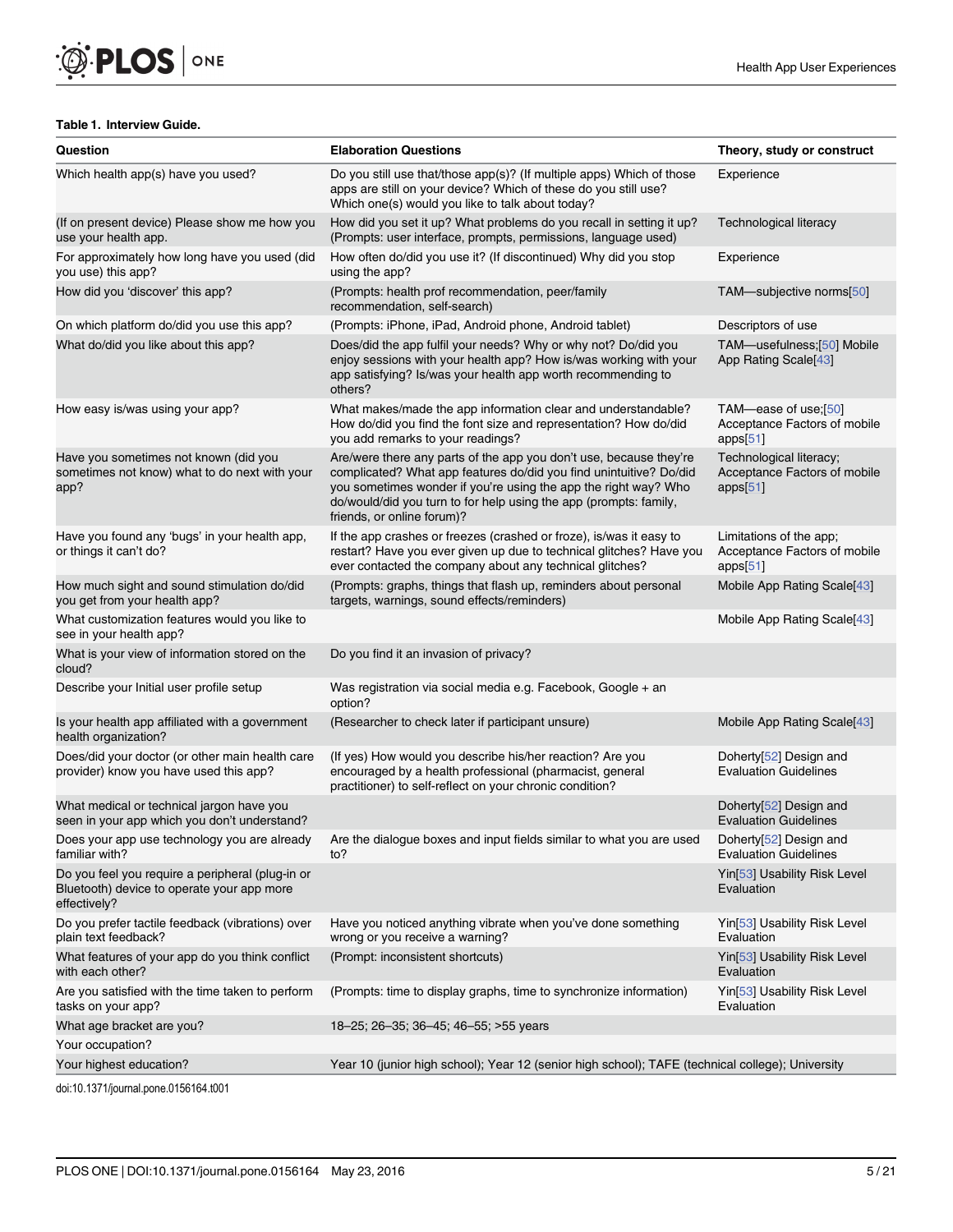<span id="page-5-0"></span>Constructs of the TAM,[[33\]](#page-19-0) specifically, perceived ease of use and perceived usefulness, were included in the interview guide. The HITAM included constructs describing personal and social factors such as motivation, self-reflection, competition and recommendation. Additionally, features of the MARS, such as engagement and aesthetics, were included. Duplicated concepts between the three models were deleted. Questions were adapted to suit this study, with the interview guide comprising core questions and supplementary questions for clarification and elaboration. The supplementary questions reflected "acceptance factors of mobile apps,"[\[51\]](#page-19-0) collectively capturing all perceivable aspects of consumers' health app usage. Following independent review of the draft interview guide, the structure was revised to enable participants to reflect on more than one app during the interview.

Participants were a convenience sample of residents in the Perth metropolitan area, aged 18 years or older and conversationally fluent in English, who self-reported recent use of any commercially-available health/fitness app with capacity for self-monitoring and data input. Any duration of use was included, because discontinued use and negative experiences were considered to provide valuable insights into persistence, and complemented data from persistent users. No preferential sampling of participants with either negative or positive experiences was applied.

A multi-faceted recruitment strategy was applied. Participants were recruited via co-operation with health associations such as Celiac Australia and Diabetes Australia, through their social media accounts and eNewsletters over a period of four weeks. A local radio station popular with a mature demographic was also utilized in an attempt to recruit listeners with an interest in self-care. The first author's affiliation with a technology start-up hub enabled a broadcast announcement to members to attract participants from different educational backgrounds who shared a common goal to innovate. A static text advertisement was posted on the University portal, in addition to posters with a Quick Response Code at shared university computer workspaces and the library.

Interviews were scheduled in quiet locations such as a public library or participant's office. A single interviewer (author KA) conducted all interviews in June and July, 2015. The first several interviews were used to reflect on the question guide. Interviews were digitally recorded, supplemented with field notes and post-interview reflections. Data saturation was perceived through recurring explicit ideas[\[51\]](#page-19-0) such as motivation, customisation, interconnectivity, data inaccuracy, convenience and competitiveness, and confirmed during analysis. Literature suggests 20–25 participants ranging generally provides adequate saturation of themes when using qualitative semi-structured interviews.[\[54](#page-20-0)–[56\]](#page-20-0) Advertising was halted after four weeks oncampus and seven weeks off-campus. Audio files were professionally transcribed by an accredited agency with privacy certification. Raw data files were imported to QSR NVivo 10 for open coding and analysis.

Braun and Clarke's six-step thematic analysis approach was utilised to capture user experience themes,[\[57\]](#page-20-0) addressing Objective 1. The deductive approach[\[58\]](#page-20-0) was applied to continually reflect on, and refine, emerging themes. The deductive coding framework was synthesized using the TAM, HITAM and MARS. Step One involved data familiarization to verify accuracy of transcriptions. This required the researcher to become intimate with the transcripts by rereading them and referring to field notes. As per Step Two from Braun and Clarke, co-authors confirmed selection of codes and themes, and amendments were made as necessary to reach consensus. Initial coding was performed in NVivo based on the deductive coding framework, with miscellaneous responses interpreted inductively into new codes as required. Two authors matched initial coding to ensure consistency and establish common ground to confirm definition of the full set of themes. Step Three involved clustering nodes to a common theme(s) based on coherent patterns. To ensure robustness, data extracts are quoted in the Results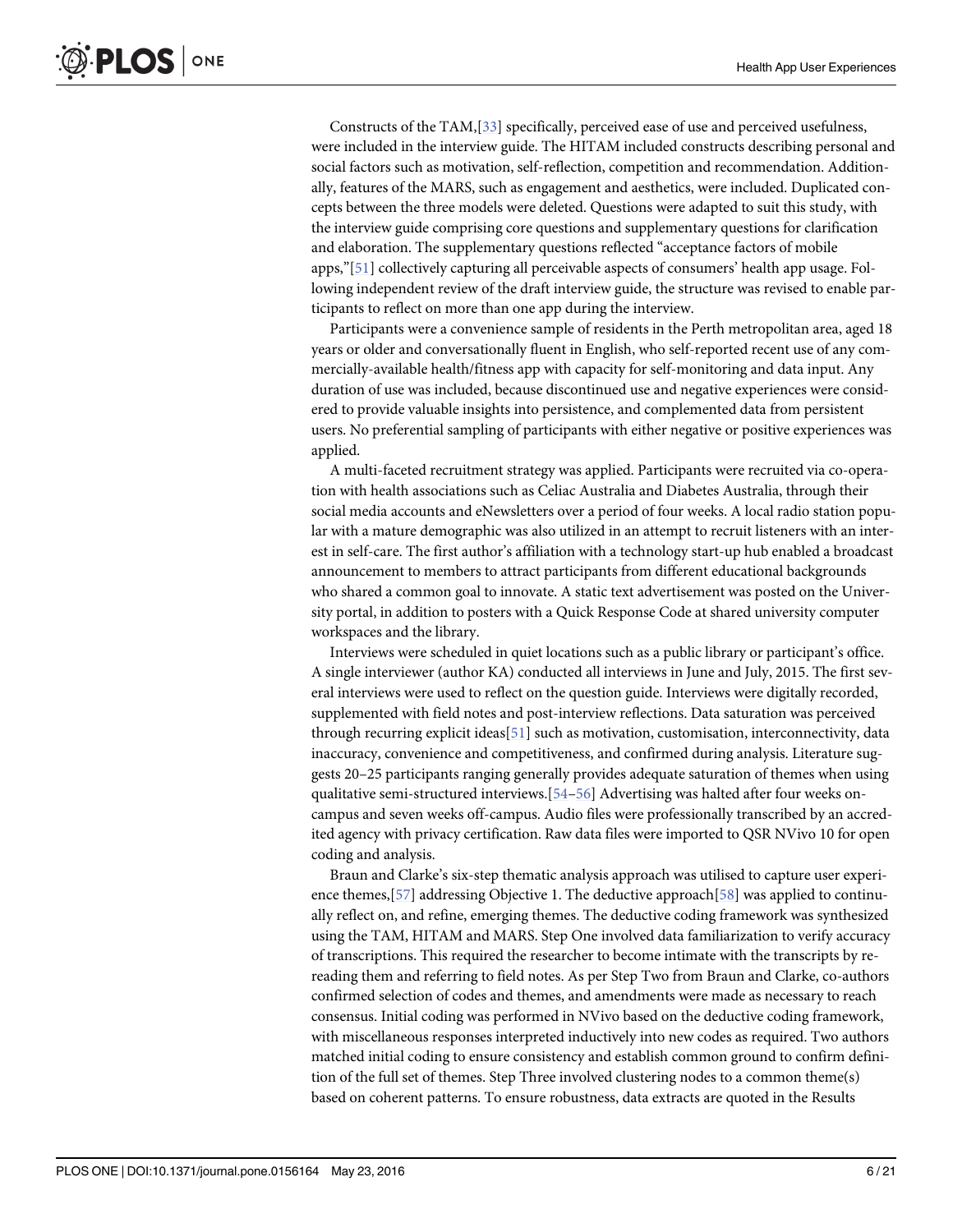<span id="page-6-0"></span>section to demonstrate legitimacy of the identified themes.[[57](#page-20-0)] Step Four involved reduction of themes into most prevalent implicit and explicit ideas.[\[57\]](#page-20-0) Redundant themes derived from the three published models were deleted. Step Five involved describing the parameters of, and naming, the themes, whilst Step Six involved reporting to convey the analysis made. Outcomes from Steps Four, Five and Six are reported in the Results.

Data are presented based on emergent themes from thematic analysis, exploring how health consumers use apps for health monitoring (addressing Objective 1). Perceived benefits from use of health apps (addressing Objective 2) and suggestions for improvement of health apps (addressing Objective 3) are presented descriptively.

### **Results**

#### Description of Participants

The most common age bracket of participants was 26–35 years; one participant was over 50 years and another recently turned 18 years old; further participant demographics are provided in [Table 2](#page-7-0). Interviews were completed in 20 minutes on average, during which time, most participants answered all questions relevant to their experience.

[Table 3](#page-8-0) displays the types of apps reportedly used by the 22 participants, three of whom did not report any chronic condition. Nine apps were self-discovered, and two recommended by friends, four by a family member or partner, four by a healthcare professional and one by information from a health association or gym. The remaining two participants were influenced by multiple sources for different apps: self-discovery then a friend; and partner then a gym. All participants located their app using the respective app store on their smart device. For commercial reasons, the marketed names of the apps are not reported here. Persistence with each health app ranged from "a couple of weeks" for a diabetes app to "over two years" for a pain management app.

The chronic conditions reported by participants included sleep disorders, chronic migraines, menstrual irregularities, chronic depression, arthritis and Behçet's disease. A number of participants reported more than one condition. Although the interviews focused on user experiences rather than their medical condition(s), participants were keen to share insights into their health as well as app usage.

One participant presented with the new Apple Watch $^{(8)}$ , seven participants presented with Android smartphones, and the remaining participants owned an iPhone 4, 5 or 6.

#### User Experiences

Four emergent themes are described below, based on deductive analysis with reference to the TAM, HITAM and MARS. The themes were named Engagement, Functionality, Information Management, and Ease of Use. Each of the four themes aligned with constructs of one or more of the three published models.

#### Engagement

Aligned with the MARS, the Engagement theme covers consumer interaction with their app, motivation to sustain usage, ability to self-reflect or write notes against readings, and social factors enabling competition with other users. Apps that can sustain positive behaviors and adapt to changes in consumer requirements were more likely to be used on a continual basis. This was particularly noted amongst users of pain, sleep and depression management apps. The following user of a blood pressure-monitoring app demonstrated persistence with his/her app: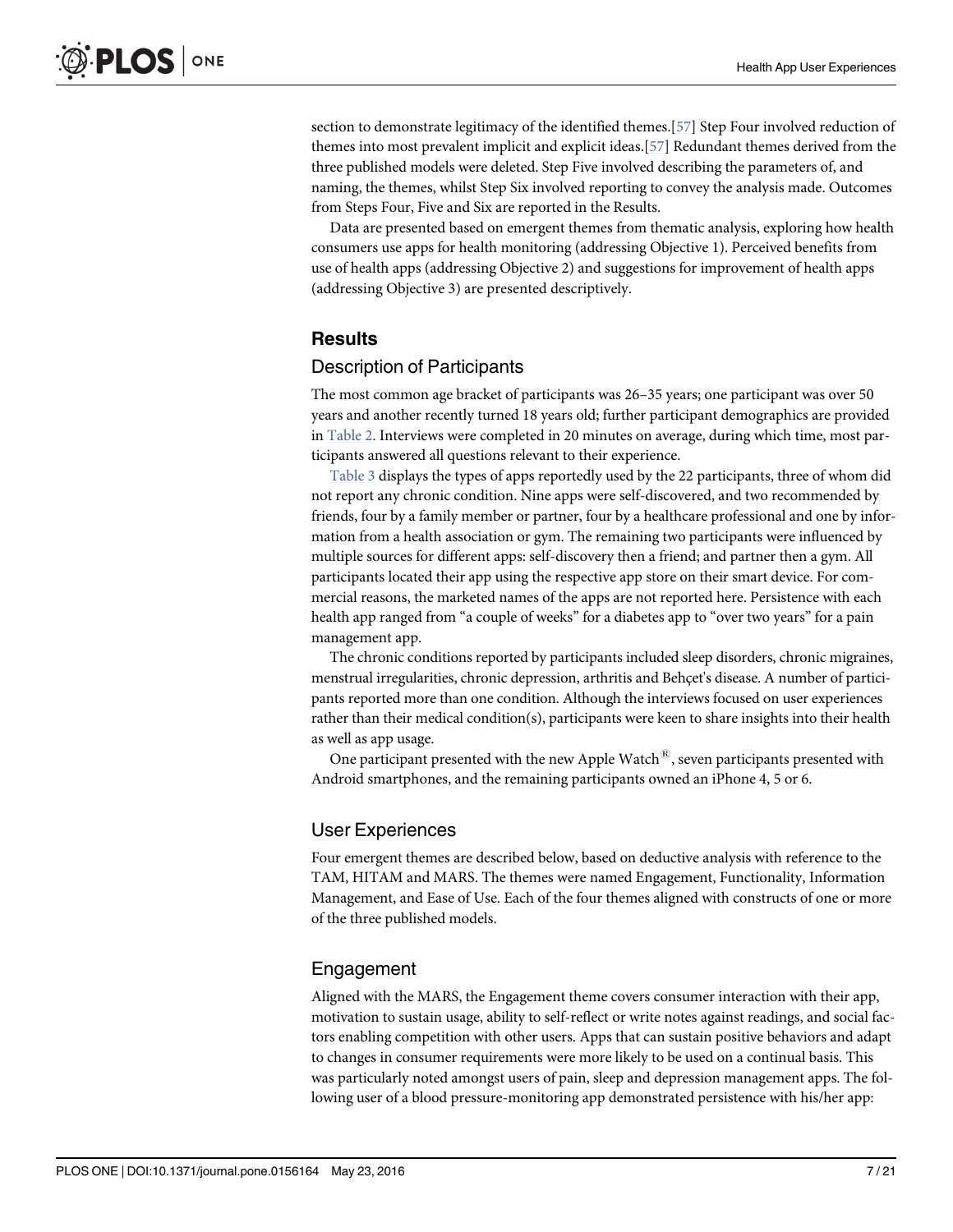#### <span id="page-7-0"></span>[Table 2.](#page-6-0) Participant Demographics.

| Characteristic               | Subcategory                                                     | <b>Number</b>                                     |
|------------------------------|-----------------------------------------------------------------|---------------------------------------------------|
| Gender                       | Female                                                          | 15                                                |
|                              | Male                                                            | $\overline{7}$                                    |
| Age (years)                  | $18 - 25$                                                       | 4                                                 |
|                              | $26 - 35$                                                       | 13                                                |
|                              | $36 - 45$                                                       | $\overline{c}$                                    |
|                              | $46 - 55$                                                       | $\overline{2}$                                    |
|                              | >55                                                             | $\mathbf{1}$                                      |
| <b>Total Participants</b>    | Met inclusion criteria                                          | 22                                                |
|                              | Excluded                                                        | $\overline{4}$                                    |
| Interview Duration (minutes) | Mean interview time                                             | 20                                                |
|                              | Shortest interview                                              | 15                                                |
|                              | Longest interview                                               | 41                                                |
| Smartphone Operating System  | Android                                                         | $\overline{7}$                                    |
|                              | Apple                                                           | 15                                                |
|                              | Windows                                                         | $\mathbf 0$                                       |
|                              | Symbian                                                         | $\mathbf 0$                                       |
|                              | Linux                                                           | $\mathbf 0$                                       |
| Main Language                | English                                                         | 17                                                |
|                              | Other                                                           | 5                                                 |
| <b>Recruitment Source</b>    | Physical university posters and online staff/student portals    | 10                                                |
|                              | National Asthma Council eNewsletter and social media (Facebook) | 3                                                 |
|                              | Rare Diseases Australia eNewsletter                             | $\overline{2}$                                    |
|                              | Celiac Australia eNewsletter                                    | $\overline{2}$                                    |
|                              | Diabetes Australia eNewsletter                                  | $\mathbf{1}$                                      |
|                              | Perth start-up community (posters and daily notices blog)       | 4                                                 |
|                              | Pharmacy open 24/7                                              | $\mathbf 0$                                       |
|                              | <b>Curtin University Radio</b>                                  | 0                                                 |
| Occupation                   | Allied health                                                   | 3 (podiatrist, psychologist and speech therapist) |
|                              | University student                                              | 5                                                 |
|                              | Other office-based workforce                                    | 9                                                 |
|                              | Retail                                                          | 1                                                 |
|                              | Start-up innovator                                              | 4                                                 |
| <b>Highest Education</b>     | High school                                                     | $\overline{c}$                                    |
|                              | University                                                      | 18                                                |
|                              | Other                                                           | $\overline{2}$                                    |

doi:10.1371/journal.pone.0156164.t002

"I was diagnosed with high blood pressure ... I've now been able to come off the medication, but I still monitor my blood pressure [documenting the readings into an app] just to make sure it's in a healthy range."

[P<sub>6</sub>]

Inability to engage with one's health app can result in declined usage:

"I do have some apps I don't use often, mainly because they've kind of bored me in a way. I'll just do an example: one fitness app shows you how to lose weight, but the way it's describing it, it's not what I'm after. It's one of those free apps I bought that—I thought [the fitness app]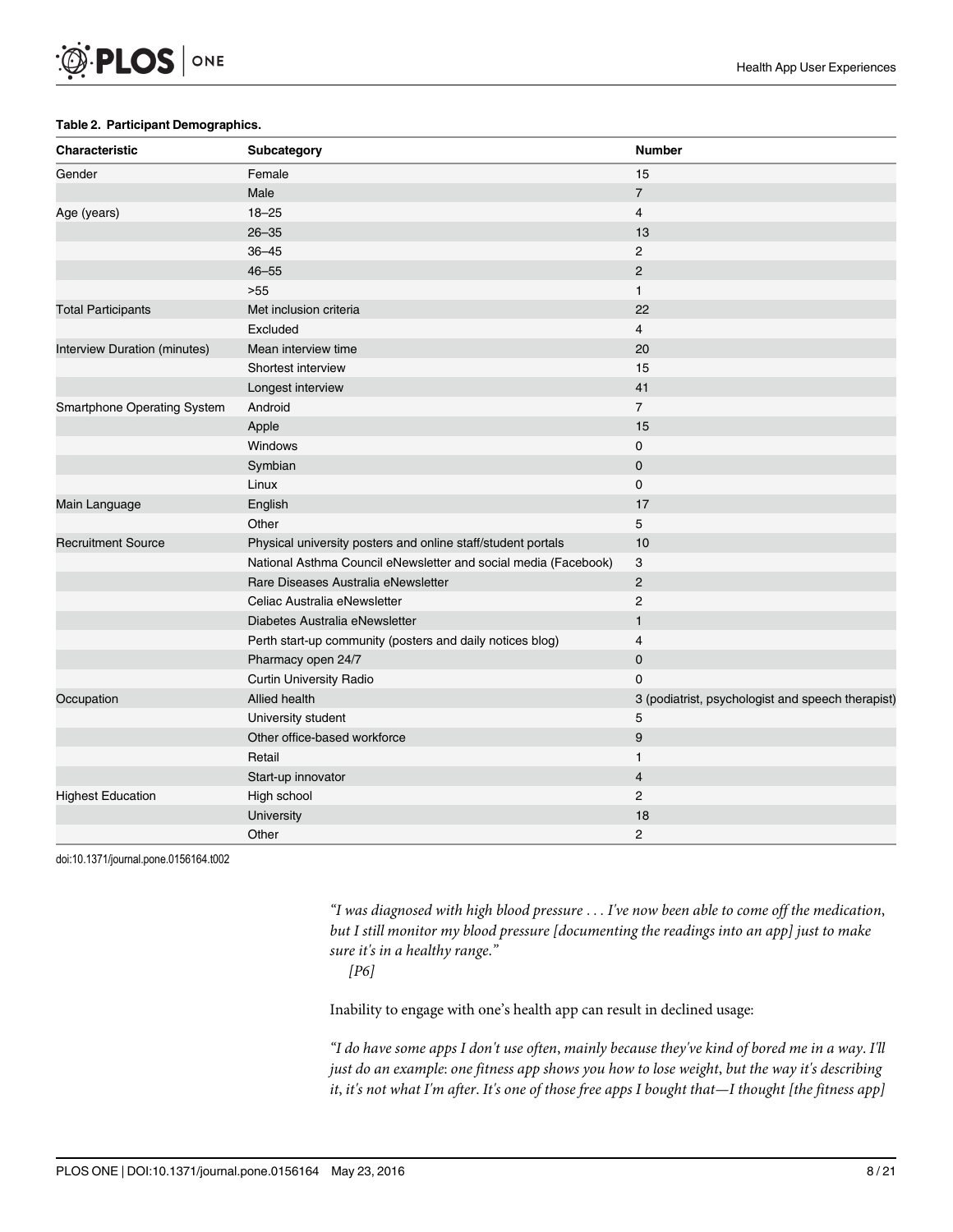| <b>Type of App</b>                                             | <b>Used by Android Participant</b><br>Number | <b>Used by iOS Participant Number</b>                   | Number of<br><b>Participants</b> |
|----------------------------------------------------------------|----------------------------------------------|---------------------------------------------------------|----------------------------------|
| Blood pressure monitoring app (1 type)                         |                                              | P <sub>6</sub>                                          |                                  |
| Diabetes monitoring app (2 types)                              |                                              | P2, P17, P20                                            | 3                                |
| Migraine management app (2 types)                              |                                              | P5, P8                                                  | $\overline{2}$                   |
| Menstrual cycle monitoring (4 types)                           | P1, P22                                      | P6, P4                                                  | 4                                |
| Anxiety management app (1 type)                                |                                              | P <sub>13</sub>                                         |                                  |
| Calorie management and weight loss monitoring<br>app (5 types) | P <sub>1</sub>                               | P2, P3, P16, P20                                        | 5                                |
| Celiac disease management app (1 type)                         | P <sub>11</sub>                              |                                                         |                                  |
| Sleep monitoring app (4 types)                                 | P <sub>14</sub>                              | P6, P13, P21,                                           | 4                                |
| Pain management app (2 types)                                  |                                              | P <sub>8</sub>                                          |                                  |
| Cycling app (2 types)                                          |                                              | P <sub>12</sub>                                         |                                  |
| Fitness App (22 types)                                         | P8, P9, P11, P14, P18, P22                   | P2, P3, P7, P9, P10, P15, P16, P17, P19, 17<br>P20, P21 |                                  |
| Other (saliva analysis kit)                                    |                                              | P <sub>16</sub>                                         |                                  |

#### <span id="page-8-0"></span>[Table 3.](#page-6-0) Types of Health Apps used by Participants.

doi:10.1371/journal.pone.0156164.t003

would be great, but when you actually use it, it's not the same." [P2]

Most participants reduced or stopped using their app when they were familiar with how to self-manage and did not require constant interaction with their app. This finding was evident in users of strength training and fitness apps, whereby users who had reached their goal were not stimulated to achieve further, as well as the following user of a pain monitor:

"I think the migraine one's probably outlived its usefulness for me, but the back pain one, I could still go back to that at any time. If I started to need to monitor my pain again in a systematic way, I'd still go back to it. But I haven't had back pain that's needed that." [P8]

The same participant reported 'outgrowing' two pain-management apps:

"So they've [migraine and pain tracking app apps have] sort of exceeded their usefulness now, but initially they were very helpful. Well, initially I was using them to track migraine symptoms and to track the effects of medication. But now I know what most of my triggers are, and I know what medication works. I guess for me to use it again, it would have to offer something different. So maybe alternative management strategies to what I'm already doing." [P8]

Convenience was found to be the main factor why participants engage with health apps, as exemplified by a participant who used a smartwatch app for weight management:

"I really want to have a more active lifestyle ... Being able to just look at [the smartwatch] on the fly and going, 'Right, if it just means that I have to go move that little bit more, or I have to exercise that little bit more', I will do it, because you have a real-time gauge of how well you've done for the day. So that gets me going because the perceived barrier of just getting the thing done is a lot lower."

[P7]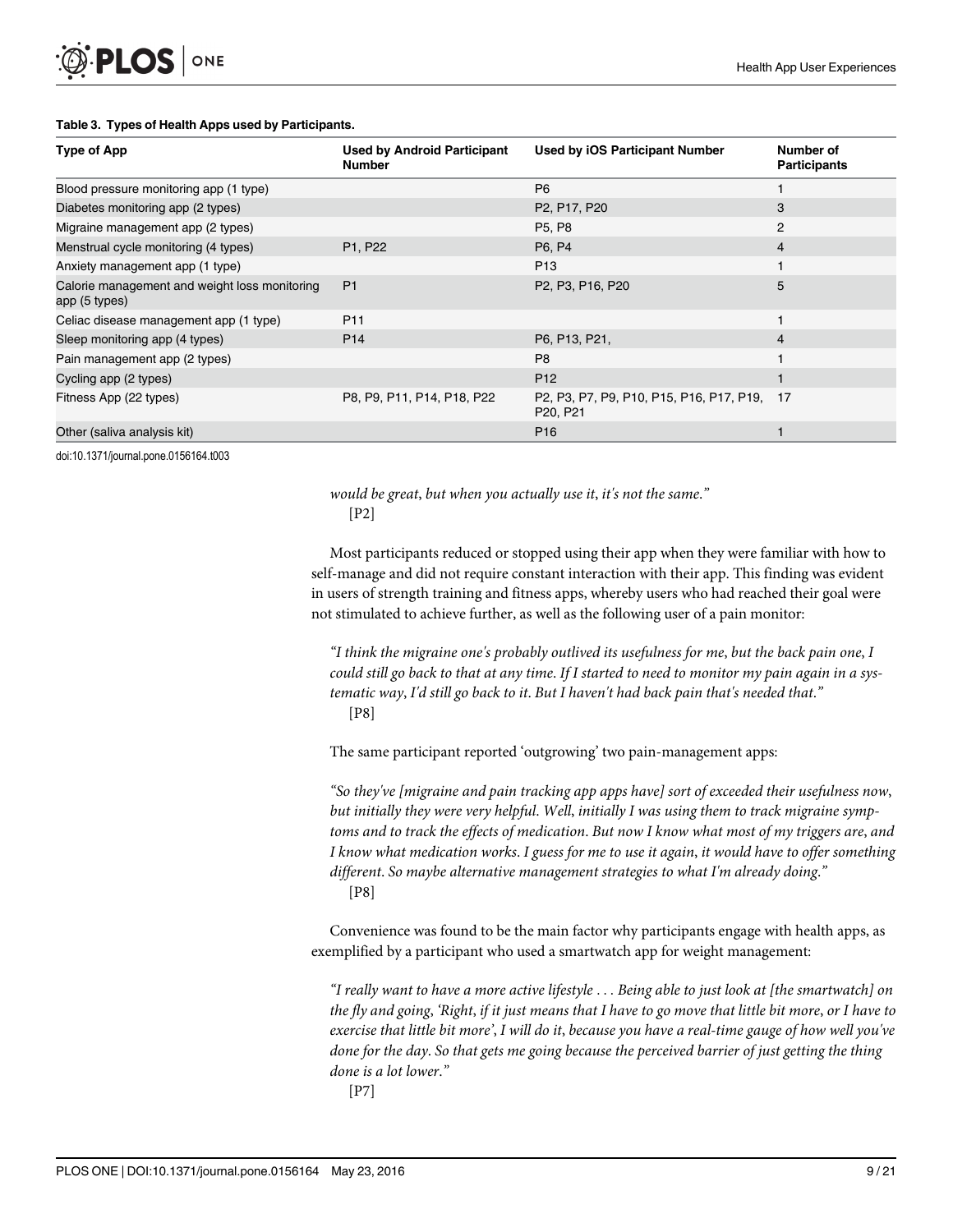With one exception [P8], all reported increased engagement when describing the social or competitive angle of their app by all participants. This phenomenon was noted for fitness trackers over other health monitors. Examples were:

"Yes, thankfully [I am socially competitive]. Bragging rights, unfortunately, count." [P9]

"Whenever we do a weekend challenge, you always have a look at what the other person's doing and [their] competitive side. I just want to beat the other people I see on there, so [using the app] is quite a good motivator." [P10]

Having to purchase an app was expected to increase users' engagement and persistence with the app. Two cases relating to this concept were of note. Participant 5 had experienced migraines for over 20 years, and used a migraine app for one year after recommendation from her neurologist who suggested using a migraine diary. Participant 16 was an app developer who used an app for weight management. Neither expressed concern paying for health apps:

"Usually apps are not expensive, they're usually under \$5. So if you found something really good, you would definitely pay."

 $[P5]$ 

"I'm prepared to pay for applications. As well as being in the software industry, I understand that it's people's livelihoods are attached to this. I use some free applications, but I often will pay for the upgraded or the purchased option." [P<sub>16</sub>]

#### Functionality

Aligned with the MARS and HITAM, Functionality encompasses guidance provided by the app developers, aesthetics, annoying features, layout, navigation and tactile feedback. While Functionality and Engagement are subjective concepts, Functionality relates to more tangible physical features. One consumer found color-coding in outputs a useful function:

"These pink patches are REM [rapid eye movement] sleep. The green, which is the light sleep, is basically stage two sleep. The blue is your stage three, four sleep." [P13]

Use of tactile, visual and sound feedback was divided amongst participants, based on consumer preference and task performed:

"Yeah [I haven't disabled the auditory alerts]. My running app will ping every so often ... saying a friend has completed a run, or it's time for me to do a run, or something along those lines. [My app with a wristband device] sends me a little alert if I'm close to my goals, if I've got 2,000 more steps to go. [The auditory alert] doesn't really bother me. I just tune out." [P9]

"I would find that annoying, yeah [push notification suggesting exercise]. I'd turn it off." [P10]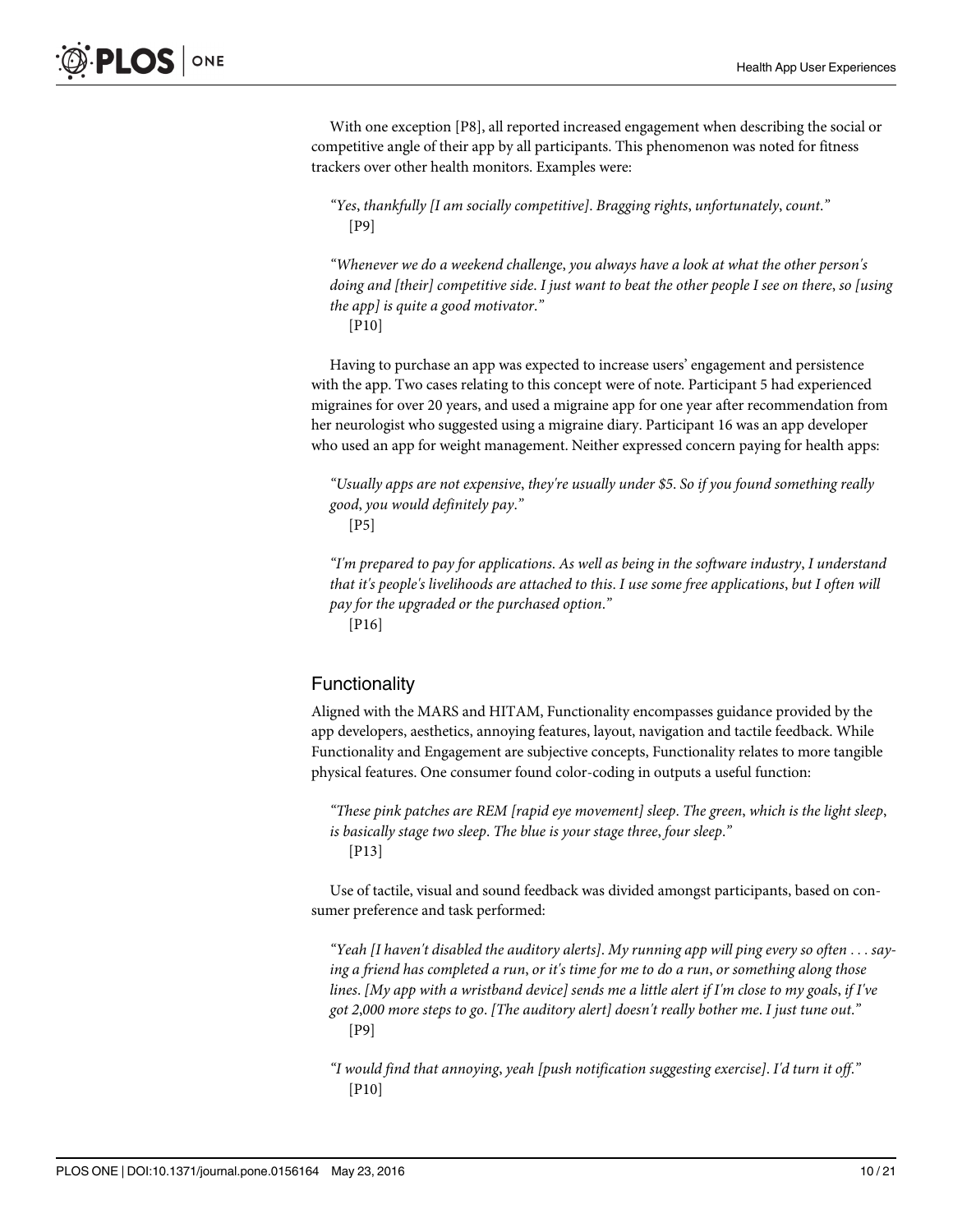App functionality is dependent on the environment in which it is used. For example, a participant using a cycling app did not use any tactile or sound feedback:

"I usually keep it [the smartphone with the cycling app] on my bike while I'm riding, so I can see the speed, and the time, and distance and things. I don't think I use any sound or anything like that."

[P12]

Reminders to upgrade app versions for greater functionality were deemed annoying:

"With [the weight management app], they always ask you to upgrade to Pro, so you get more advice and stuff, but that's really annoying."

[P1]

When asked about peripheral devices to synchronize with a diabetes app, a participant responded:

"That would be very helpful, yes." [P2]

Despite well-received navigation and layout features, the physical requirements for apps to measure sleep duration and quality were inconvenient:

"You have to put it [the phone] under your sheet, on the mattress, or under your pillow, and I think I just always had that consciousness that my phone was there and I had to remember to turn [the app] on before I went to sleep and turn it off again when I woke up, and it just wasn't really contributing to good sleep hygiene." [P6]

Some participants indicated inclination towards customizing app features to suit their requirements:

"I would love ... to be able to record reps, and sets, and weights and things like that [if their running app were more customisable]." [P3]

#### Information Management

Information Management is aligned with the HITAM, and describes reliability, privacy to third parties, data security at rest and in transit, and quality and quantity of data. Without acceptable information management processes, health apps would lack the ability to compute readings, analyse data accurately, reject false or faulty entries and securely manage data. Data security appeared highly valued by participants, but was generally dependent on the type of data. For example, self-documenting height and weight did not raise any concern, although concerns were raised around access to those data by health insurers. One participant [P8], who used a sleep management app, expressed some concerns about potential access to stored data. Another [P13] had created a separate account for services used to preserve privacy. A user of a menstrual cycle tracker [P4] was not comfortable with the prospect of her data accessed by third parties, while another was less concerned: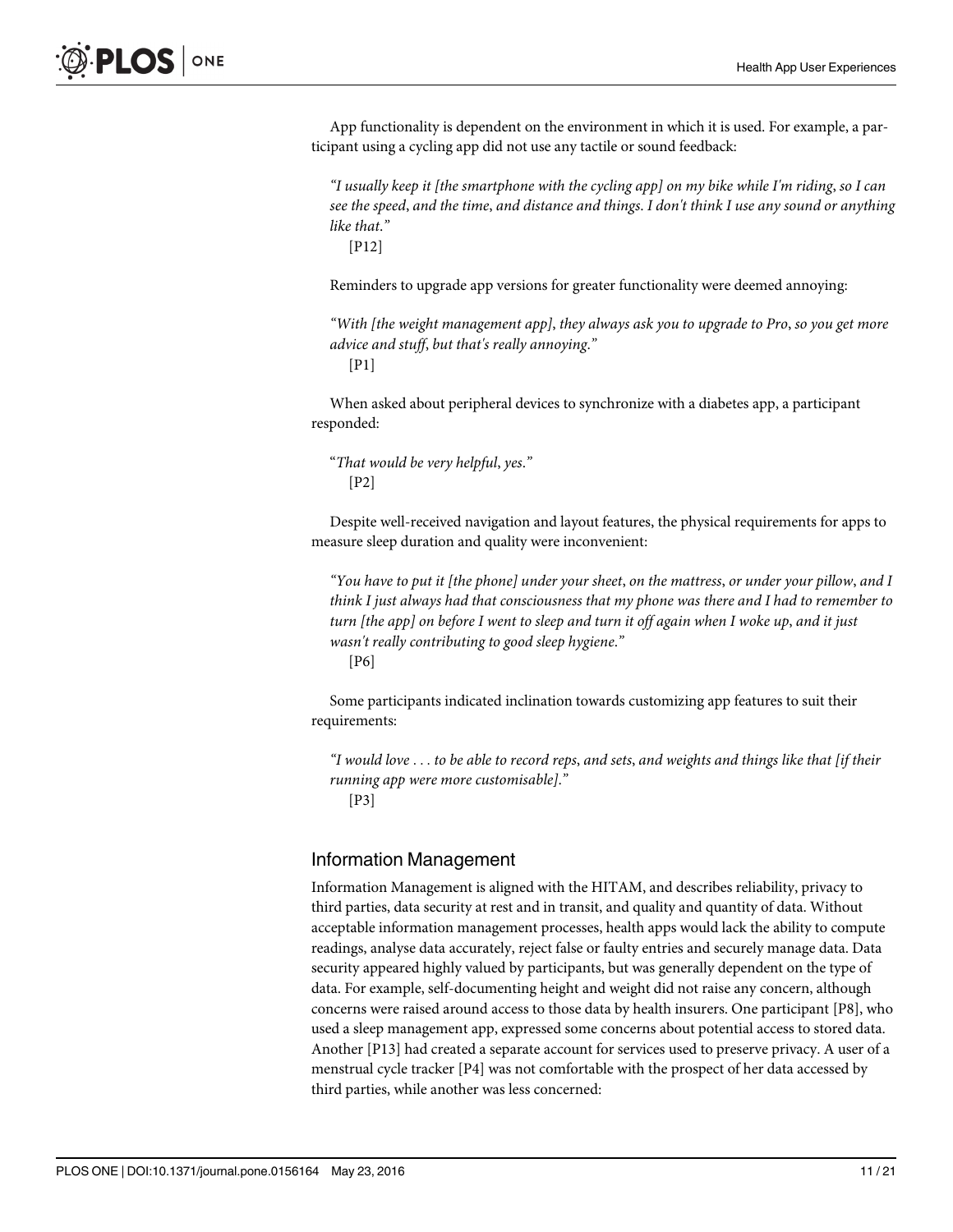"I don't think about [data security], to be honest. This is going to sound terrible—maybe I'm just really naive ... I don't know, it doesn't really concern me. Probably, it should." [P22]

Similarly, the following participant did not have any significant concerns about data security relating to a fitness tracking app:

"Not in this instance [no concerns about cloud storage]. I think there's been a lot of hoo-ha about it. And this is a company; I've been with Apple for a long time. They've done a good job making consumers feel that their data is safe ... for Apple, because the data is just used for the benefit of the consumer. It's not otherwise; I have no qualms about it." [P7]

Counterbalanced against privacy issues, there was some gravitation towards apps interconnected with consumers' healthcare services, as one participant with chronic migraine explained:

"I think it's not so much the app, but it's where the app can go... If it's just an app in isolation, it doesn't have as much power [compared to] if it's something that you can feed into information that you need somewhere else."

 $[P5]$ 

Apps interconnected with each other were also of interest:

"Yes, that would work. I don't mind that. [if her diabetes app was connected to an insurance provider]." [P17]

The ability to send blood pressure readings to general practitioners for analysis was highly valued by a participant:

"What I really liked about the blood pressure app is that it's really easy for me to export my results and email them ... and I've actually done that before for the doctor. He said, 'How are you tracking with your blood pressure?' I've just been over [to the clinic]. While I'm sitting there and the doctor's in clinic, [I] just email him a PDF straight away of my results. He's able to save that on his computer, so it's quite handy for him too." [P6]

Glitches in accuracy were reported in some apps:

"I was actually overseas back in April, and for some reason, [the wearable device] keeps on syncing back to the time when I was Turkey ... which is a bit inaccurate." [P2]

Additionally, the ubiquitous nature of self-care apps captured all forms of movement, at times leading to glitches:

"I went go-karting a while ago and [the app] thought I did like a hundred flights of stairs and thousands and thousands of steps in the hour I was driving around ... I know it's never going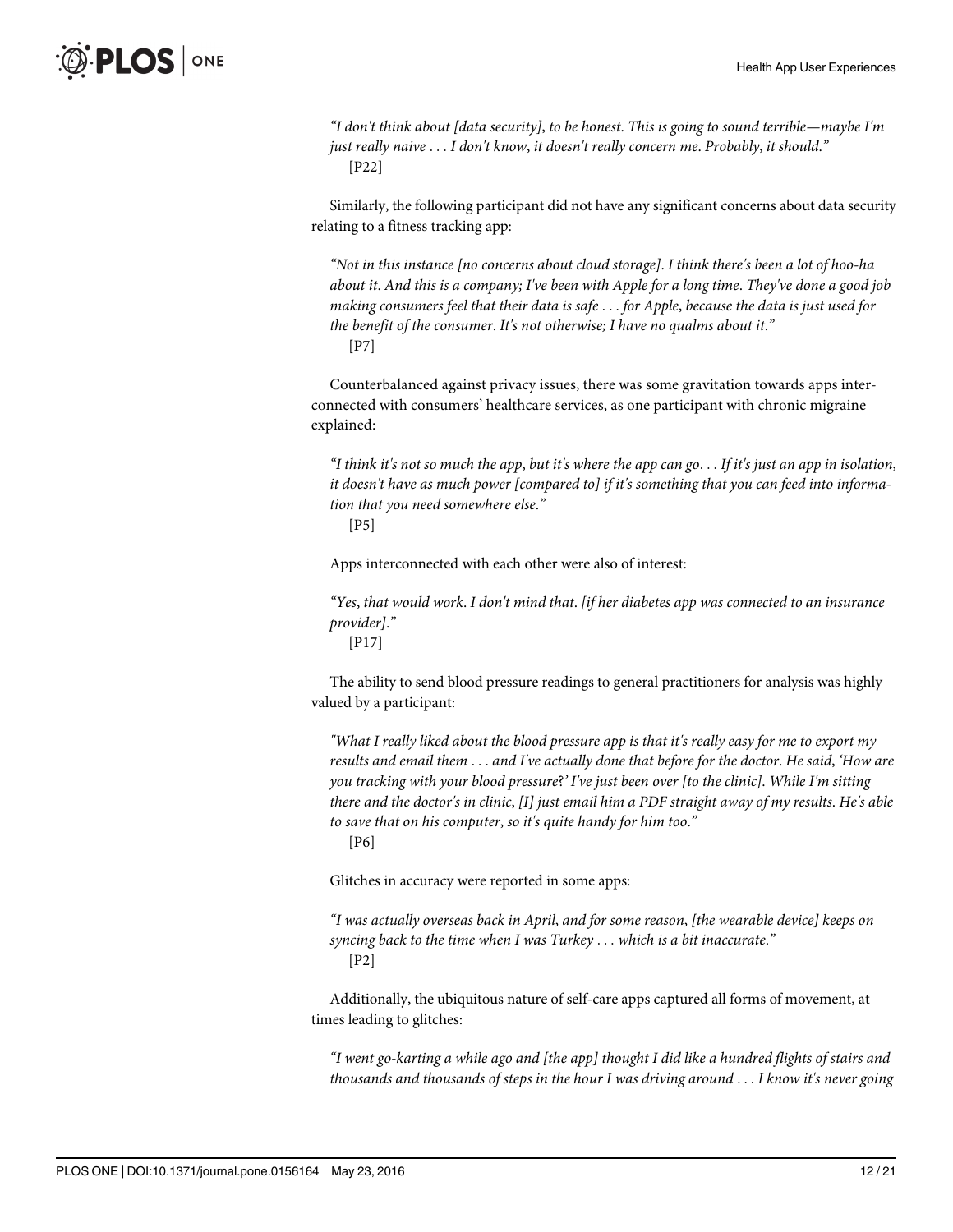to be exact, but if it's within a few hundred steps, then that's fine." [P10]

The following consumer was familiar with environments instigating inaccurate heart rate readings, and was able to rectify the issue:

"Sometimes [the heart rate app] gives numbers that are definitely not right, and then I'm like, "Okay, the lighting was too low" and discard that. I've noticed when ... you're really cold, or if the florescent lighting is coming on a funny angle that [the phone's camera] will sometimes not register that there's too little lighting, or that the situation isn't going to give a good [heart rate] reading. So I tend to do it [measure heart rate using the app] twice rather than once." [P13]

Some participants were particularly keen on statistics, and utilized their data in a more sophisticated way than others who merely glanced at their graphs and charts:

"I think I'm the sort of person that I like to see the data around whatever problem I've got, just to help me understand it and monitor it. So I'm always really interested in seeing the statistic." [P6]

"For me, the major interest was the ability to export my data and consume it, and interpret it, and analyse it in a set of third-party tools... "I use some of our heavier statistical analysis tools from work against the number of times I go running and get some insight there." [P16]

The same participant [P16] particularly valued using existing phone hardware to measure heart rate and blood pressure:

"So this technology is a really interesting use of the phone. Obviously, the camera flash, and the camera, and the light weren't intended for that use [heart rate, blood pressure using the smartphone's flash and camera]. I quite like that an entrepreneur somewhere has seen that these pieces of technology can be used to create something different ... I would be interested more in things like blood pressure and even ... blood glucose levels, and some of the measurements which I suspect are probably useful for people with diabetes and what have you." [P<sub>16</sub>]

#### Ease of Use

Ease of Use is aligned with the TAM, and includes concepts such as automation, convenience, fun and health literacy suitable to cater a range of consumers. Recurring patterns among the 22 participants included the desire to use the app, particularly until consumers had reached their self-management goal. Various app features were appreciated by consumers, for example:

"The audio cues [telling me my duration and distance on my running app ... I really like them."

[P3]

Automation of in-app functions reduces time to perform tasks and was appreciated by all participants: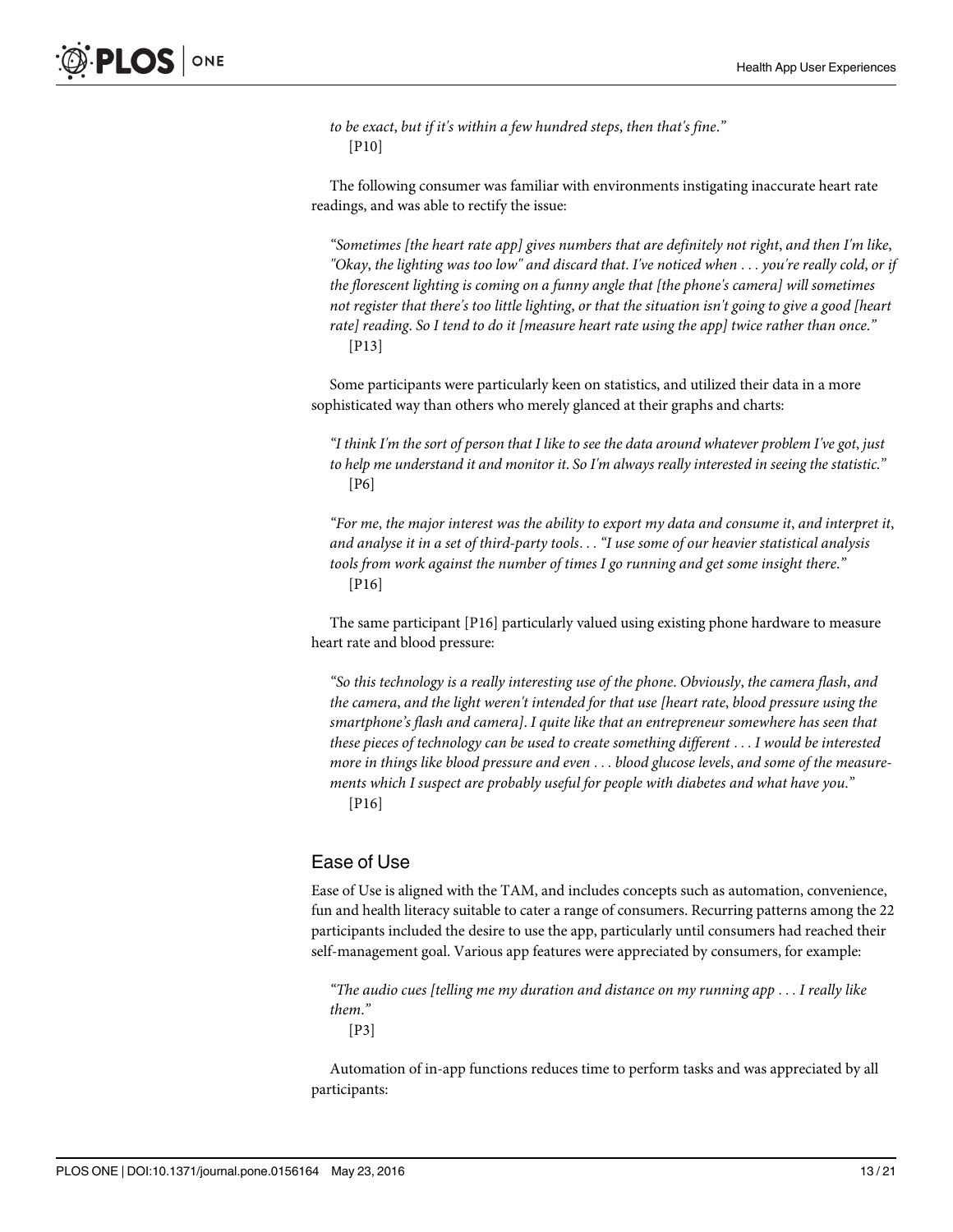"I use ... [certain health apps] because they're connected to wearables, so I don't have to do a lot of the data collection. It does it automatically for me and then feeds me back the information."

[P9]

Convenience was appreciated by one user in self-managing diabetes:

"This one's quite good because it helps you out with planning. It also has information on how you can upload what your blood sugar levels are like. And it even shows you meal-time goals, it shows you how much juice you can have, how many starchy foods, how much protein, but even suggests what you should have every day, which is helpful, and it shows you what you can do, because you may think, 'Oh, well, eight pieces of vegetables is a lot,' but when you look into it, it's not that much, really."

[P2]

Perceived Benefits. The analysis in this section represents the benefits of using a health app to facilitate self-care, analysed inductively from coded interview data.

Perceived benefits from usage of health apps included greater self-awareness of one's condition, easier integration of self-management in daily life, ability to send data to allied health professionals without repeated visits, the ability to view historical data without visiting a doctor, social motivation to improve fitness, and desire to customise app features to suit individual needs. Participants also expressed greater control of their condition, in this case, menstrual problems:

"I decided just to search and find out whether there was an appropriate app just to make life a little bit easier... my specialist had told me to keep track of any symptoms and the length of my cycle, so I just found [the menstrual cycle tracker] myself online, and found that to be an easy tool to use."

[P6]

Suggestions for Improvement. Suggestions for improvement were identified deductively from responses, and were not constructs of the TAM, HITAM or MARS. Suggestions included:

"[The diabetes app] could remind you when to do your blood sugar, say, before your meal or two hours after your meal... would be very helpful, because that's another thing I get amnesia on, is forgetting about [when to take blood sugar readings]. A beep would help me, but being at work... I'll turn my phone on silent—a vibration would be helpful just to remind you." [P2]

"Maybe if I could leave the features I don't use [in this menstrual cycle tracker] behind, since I'm not trying to get pregnant, so just get rid of these fertile days." [P4]

"[Receiving benefits for sharing migraine management tips with other app users] would be amazing ... if I could have just pressed a button and sent it in [my migraine action plan from the app to the doctor's email], that would have been ideal."

[P5]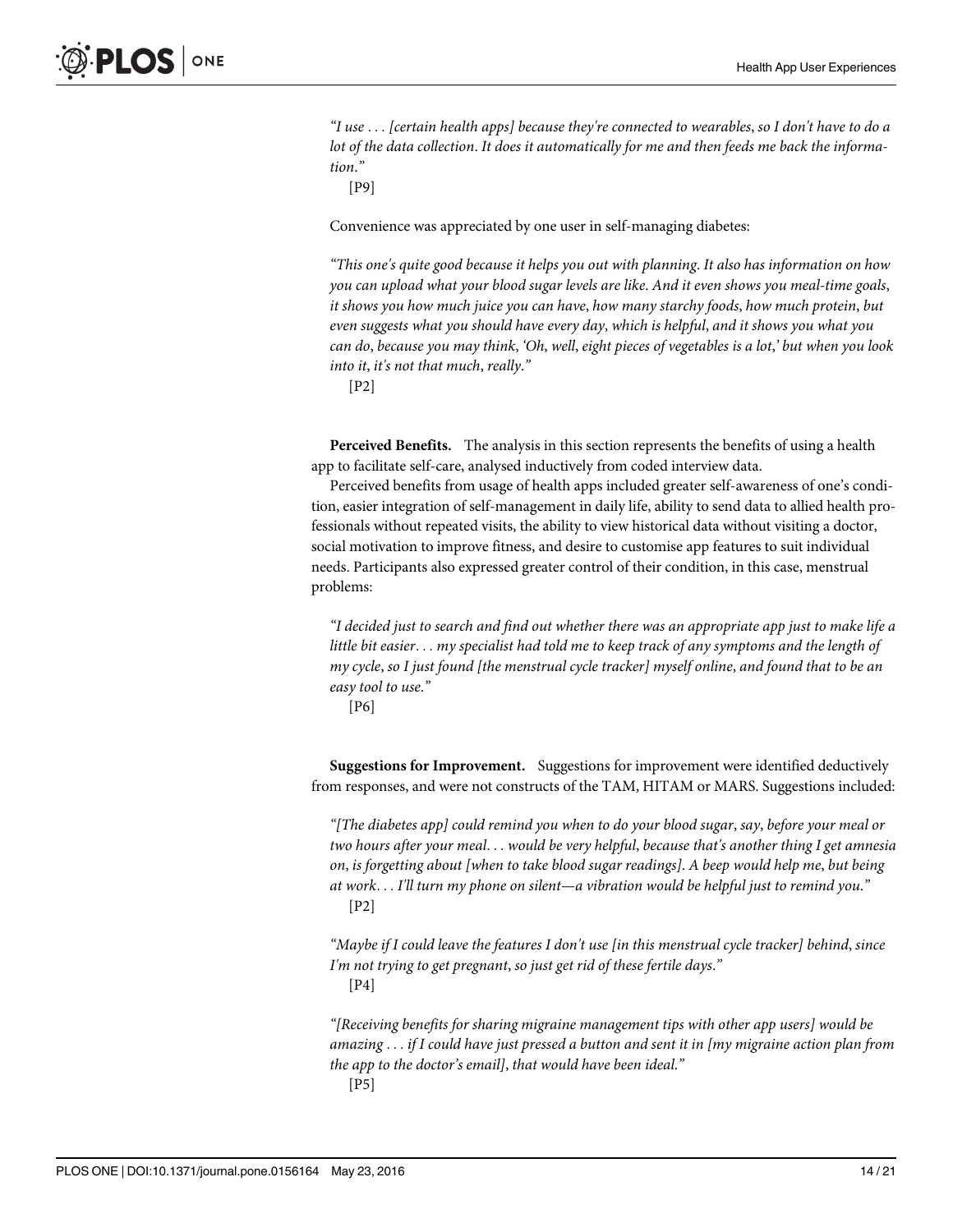<span id="page-14-0"></span>The aforementioned limitation about fitness-tracking apps not recognizing certain activities was also mentioned by another participant, who suggested:

"I guess being able to track different styles of exercise, so not just running and cardio-based activities, but if it could somehow track better movement with the bodyweight exercises or high-intensity exercises, which aren't as cardio-based." [P3]

Furthermore, the same participant [P3] gravitated towards more interconnectivity of raw data from Medicare and data from multiple apps aggregated in one graph. Suggestions for improvement included appropriate use of gamification techniques throughout the app.

### **Discussion**

#### Principal Findings

Data from this limited sample of health app users suggest self-management by health consumers with chronic conditions can be enhanced via use of mobile applications. This is the firstknown research to combine these models, benefits of which include chronic condition-specific dimensions such as targeting health and information technology literacy, as well as functionality, engagement and information management. Additionally, more depth identifying usability issues when exploring consumer interaction with self-management goals via health apps was encountered when combining these three models. While the TAM and HITAM were not developed specifically for mobile apps, combining it with the MARS enabled a targeted, mobile health app focus and backing from more established technology acceptance constructs. Combining the TAM and HITAM with the more-recently-published MARS also provides an updated framework to assess health app usability. As confirmed by one study, health behavior is too complex and multi-faceted for one model to cover comprehensively,[\[39\]](#page-19-0) which is why relevant constructs from TAM, HITAM and MARS were combined.

Similar qualitative studies include user perception of an oral health app.[[59](#page-20-0)] However, user responses in that study were gathered via an online survey with no follow-up questions. Another health app study measured spirometry readings from adolescents with asthma and had no qualitative component.[[60](#page-20-0)] This is the first study to explore self-care consumer experiences with health apps amongst adults. Our study covers a broader range of health apps, and more depth in exploring consumers' experiences.

Randomised-controlled trials have reported clinical impact of health apps on outcomes such as self-efficacy, but have not focused on consumer interaction and engagement. No controlled trials have been published exploring consumer engagement with health apps. Adopting a qualitative approach has enabled insight into consumers' experiences with health apps across a range of health conditions and with sufficient depth to understand motivators, desired features and issues relating to persistence.

The MARS was designed to provide quality star ratings for health apps.[[43](#page-19-0)] This research has aligned the 'Engagement' theme from the MARS in the context of health apps. 'Functionality', concerning the operability of apps, is aligned with the MARS and HITAM, the HITAM introducing concepts such as health beliefs. 'Information Management' was aligned from the HITAM, while 'Ease of Use' was aligned from the TAM and relates to personalization of the user experience. This research provides novel insight from combined models to describe the experiences of users of health apps. User experience design considers user experience, including usability and perceived enjoyment of the product.[[33](#page-19-0), [61](#page-20-0)]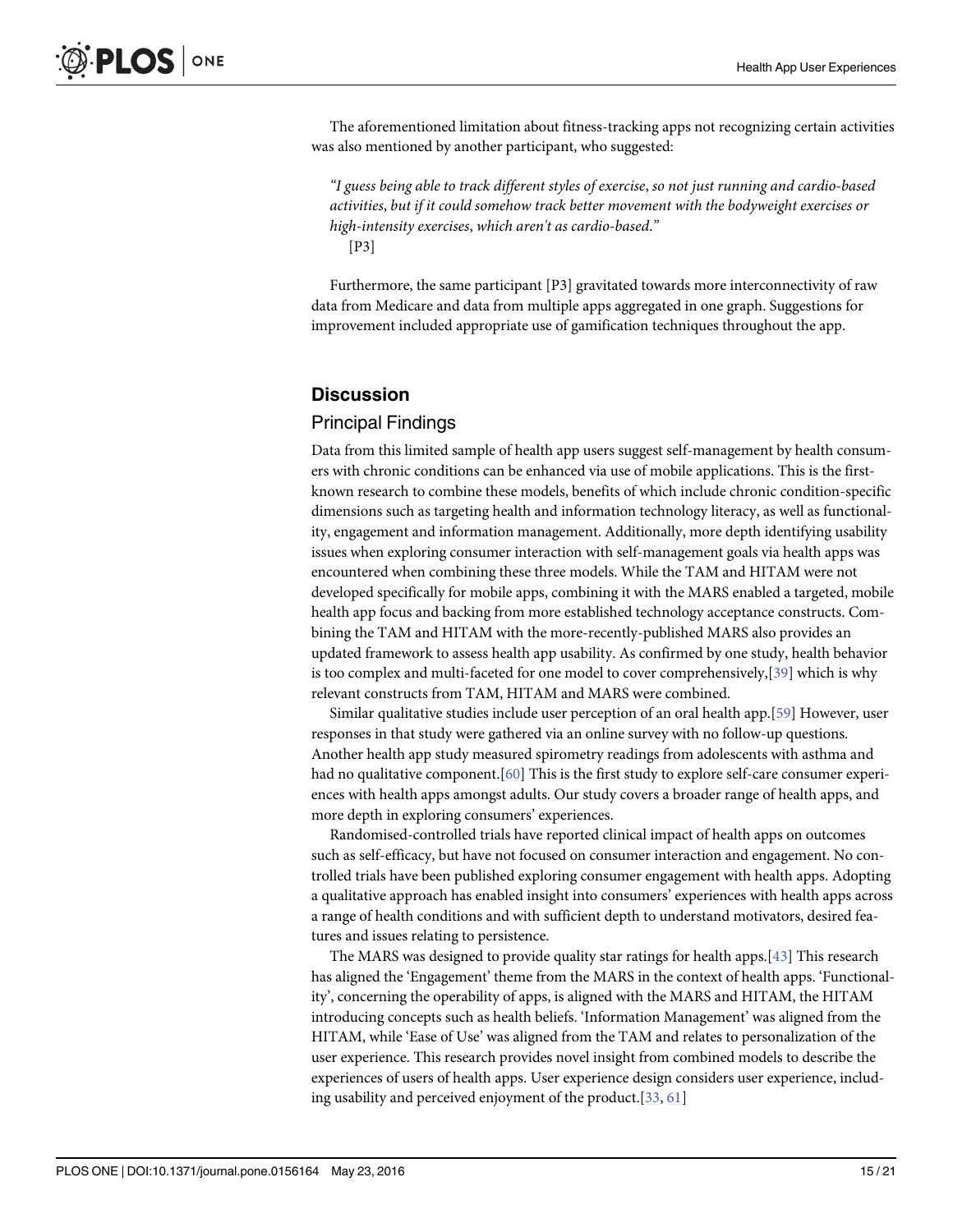<span id="page-15-0"></span>This study has established that self-management of a chronic condition using an app requires constant stimulation to accommodate changing user requirements and changes in wellbeing. Additionally, this study determined consumers with chronic conditions such as diabetes, depression, weight and sleep management issues are often recommended fitness apps. There were participants with a chronic condition who only used a fitness app and no diseasespecific app. During the interview, no participant expressed confusion using an app to the point additional training or information such as on YouTube<sup>®</sup> was required.

The benefits of gamification in health apps have been reported,[\[23,](#page-18-0) [62\]](#page-20-0) but there has been only one chronic disease clinical trial using gamification, amongst minors.[\[60\]](#page-20-0) Gamification in a health context does not necessarily 'trivialize' health management.[[23](#page-18-0)] However, gamification involving inter-personal competition would be most suited to fitness trackers, whilst gamification for health apps would be most suited to intra-personal competition. Some apps were identified by participants as incorporating elements of gamification,[\[62\]](#page-20-0) and provided those participants dynamic opportunities to engage with their health apps, such as receiving badges, passing levels and animated learning.[[23](#page-18-0)]

Some health apps are designed for novelty or entertainment purposes, such as those providing blood pressure readings via touching the screen; $[63]$  the accuracy of such outputs for medical monitoring is questionable. All participants presented apps designed for the intended medical or health purpose. Research suggests a paucity of evidence-based apps.[\[43\]](#page-19-0) Restricting our inclusion criteria to evidence-based apps would have been inefficient, since research in this area is regularly updated.

Apps used via smartwatches and mobile telephones should offer more convenience than those requiring a tablet device or personal computer. This was confirmed by the participant who presented with an Apple Watch<sup> $48$ </sup> for convenient use of the health app of choice. As consumer uptake of smartwatches and other smart wearables increases, unique functionality with apps will emerge.

The present data cannot conclusively support the correlation between "willingness to pay" and "user experience", although the correlation has been reported elsewhere in a study of mobile apps.[[61](#page-20-0)]

Actual health benefits from engagement with self-monitoring can only be determined through clinical trial of an app. Nevertheless, *perceived* benefits from self-documentation can improve a consumer's engagement with a health app, and provided the measurements are valid and reliable, this practice would presumably improve self-management. Positive oral hygiene self-management have been reported as a result of engagement with a health app. $[16]$ 

Some participants indicated their health professionals (dietician, psychologist or general practitioner) are already receiving consumers' self-reported data electronically. How health professionals use these data requires further investigation, specifically, whether they crosscheck consumer-reported clinical readings with their own, or consider trends in consumerreported data.

Participants tended to reduce usage of their app when they reached their goals and no new self-management techniques were offered. For app engagement to be sustained after reaching a goal or for usage to become habitual, regular intervals of engagement are recommended. Rewards for chronic conditions involve intra-personal competition and involve different metrics to fitness apps employing more persistent and active inter-personal competition. Fitness apps can be used by consumers with chronic conditions such as diabetes and depression as part of a self-management program. At present, there is no research exemplifying long-term impact of reward-based engagement for mobile health apps.

Health monitoring devices are steadily increasing in market availability, with biometricbased innovations reducing the need for manual data input by consumers and providing more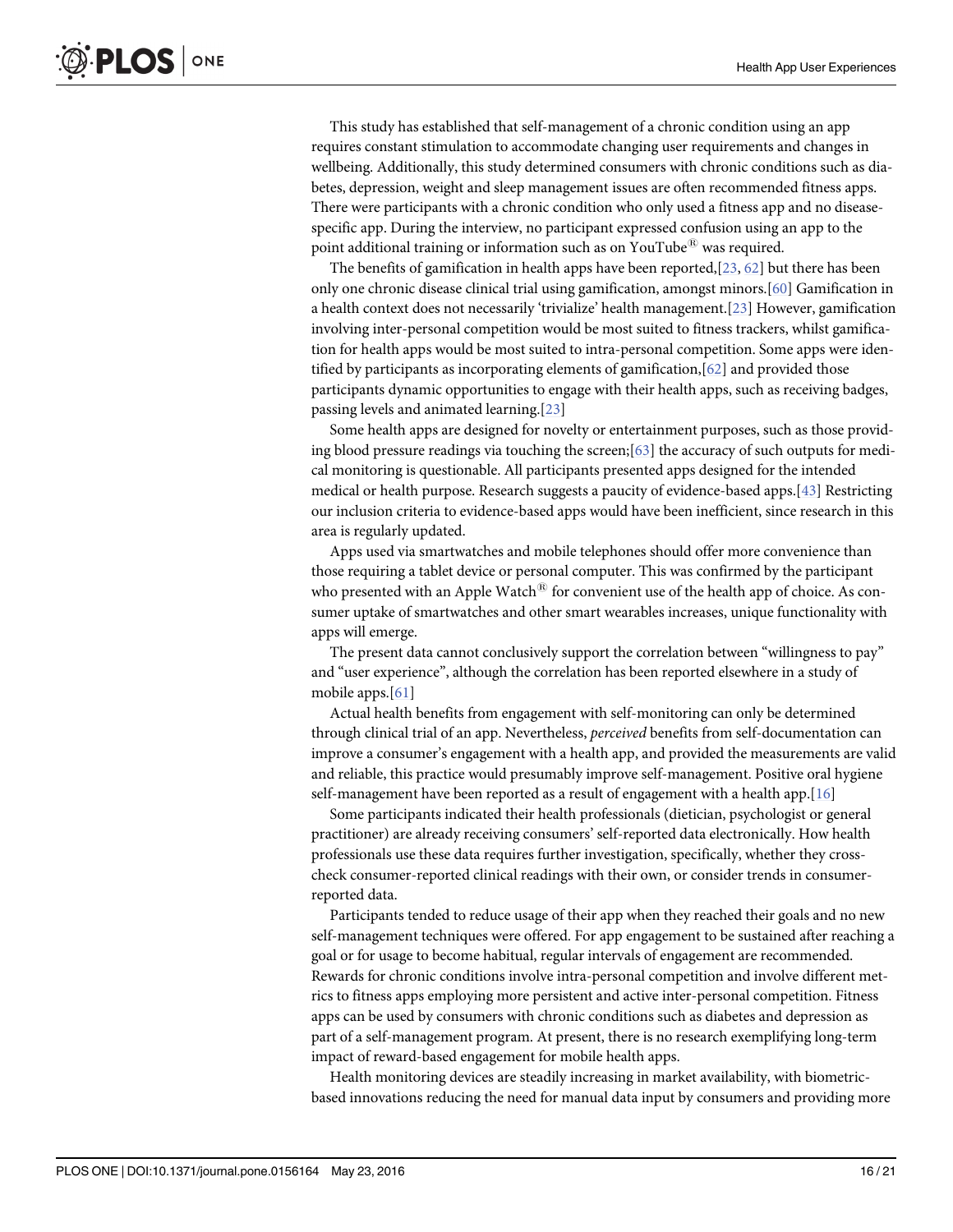<span id="page-16-0"></span>advanced, ubiquitous features.[[25](#page-18-0)] Partnerships between health researchers and start-up communities, known for their agile coding methods, could help develop health apps conformant with the themes identified in this research: Engagement, Functionality, Information Management and Ease of Use.

#### Strengths and Limitations

As explained previously, strengths of this study include combining the TAM, HITAM and MARS in a single study, which has not been attempted before, providing greater breadth in the deductive analytical framework than with the use of a single model. Additionally, using the post-positivism paradigm supports the concept of ever-changing consumer user requirements by viewing "knowledge as conjectural."[[64](#page-20-0)]

Limitations in this study include not referring participants to suitable apps based on their insight, and not scheduling a follow-up interview to gauge a change in their user experience. As such, these data represent a point-in-time measurement, and longitudinal research would better gauge individuals' changes in self-monitoring patterns. This study was limited to a predominantly tertiary-educated Australian perspective; apps marketed internationally may incorporate different user experience metrics. This study did not quantify participants' experiences, which would be of greater use and relevance when a single app is studied. It is unknown whether male and female users of health apps differ in their usage and expectations of these apps. The present sample comprised mostly female participants, possibly due to the recruitment methods.

This study is unable to correlate user experiences with credibility of health app. It may be possible for users to report positive experiences with an app that lacks an evidence base; conversely, an evidence-based app might be poorly designed, with low levels of engagement or usability. There are minimum design guidelines for the Apple App Store<sup>®</sup>[\[65\]](#page-20-0) and similar guidelines for Google's Play Store<sup>®</sup>,[\[66](#page-20-0)] although these were not assessed in our study.

Our research has revealed a range of apps used by consumers with a particular health condition, and use of multiple health apps. It would not be feasible to focus the study on one app; this would also limit the generalizability of the findings.

This study deliberately included a broad range of users of a variety of health apps, and it is not feasible to draw correlations or associations between groups of participants. Because some consumers used more than one app to manage their condition, any attempt to document the outcomes from use of a particular app could be confounded, and would rely on self-report. Evaluation of the clinical contribution of apps to health care requires careful experimental design and control of environmental influences on self-management of the medical condition of interest.

Participants discussed the app with which they are most familiar (most engaged), as this would highlight any frustrations they had encountered with programming bugs and limitations. However, participants were welcome to discuss other health/fitness apps with which they had experience. In the interests of keeping participants engaged in the interview, and ensuring currency and validity of the data, it was not considered worthwhile for participants to discuss all health/fitness apps they recalled using.

# Further Research

Future research may focus on users of apps for a particular health condition (e.g. asthma), with longitudinal monitoring of their engagement with a selected app(s) and changes in user experiences. Usage of apps incorporating gamification is an area requiring supplementary research,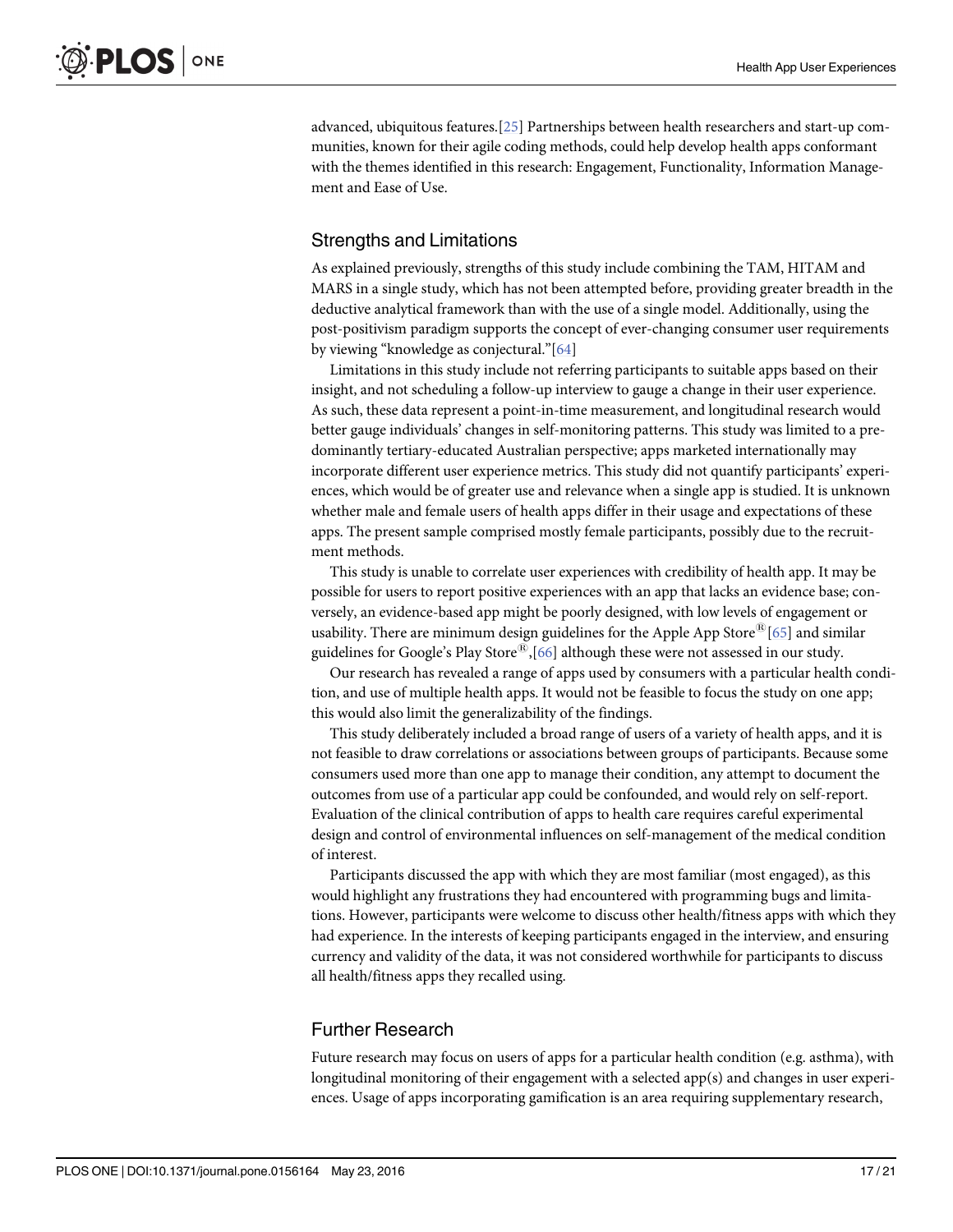<span id="page-17-0"></span>to enable researchers to gauge whether artificial intelligence has been designed in an intuitive and compatible way with regard to consumers' health objectives.

The concept of competitive wellbeing also warrants consideration, with social Application Programming Interfaces linking health data to social media and other services to increase motivation and competitive spirit, and to assist users to achieve health goals.[\[67\]](#page-20-0) Chronic conditions require persistent self-management and longitudinal monitoring, and health apps should deliver a customized solution for the user's condition.[\[68\]](#page-20-0) Moreover, sustained use of apps can be optimised by further insights into how consumers use apps.[\[69\]](#page-20-0)

# Conclusion

This study explored consumers' interactions with health apps through semi-structured interviews, uncovering a wide variety of users with a degree of commonality in their user experiences. User experiences have been described via four themes: Engagement, Functionality, Information Management and Ease of Use. These themes describe concepts such as motivation, customization, interconnectivity, data inaccuracy, convenience and competitiveness, and suggest how health apps can benefit by 'growing' with the user and adapting to changing operating environments.

# Acknowledgments

The researchers thank the participants in the study and the health bodies who helped with recruitment.

### Author Contributions

Conceived and designed the experiments: KA LE OB. Performed the experiments: KA. Analyzed the data: KA LE OB. Wrote the paper: KA LE OB.

# References

- [1.](#page-1-0) Wiederhold BK, Riva G, Graffigna G. Ensuring the best care for our increasing aging population: health engagement and positive technology can help patients achieve a more active role in future healthcare. Cyberpsychol Behav Soc Netw. 2013; 16(6):411–12. doi: [10.1089/cyber.2013.1520](http://dx.doi.org/10.1089/cyber.2013.1520) PMID: [23751102](http://www.ncbi.nlm.nih.gov/pubmed/23751102)
- [2.](#page-1-0) Lorig KR, Sobel DS, Stewart AL, Brown BW Jr, Bandura A, Ritter P, et al. Evidence suggesting that a chronic disease self-management program can improve health status while reducing hospitalization: a randomized trial. Med Care. 1999; 37(1):5–14. PMID: [10413387](http://www.ncbi.nlm.nih.gov/pubmed/10413387)
- [3.](#page-1-0) Holman H, Lorig K. Patient self-management: a key to effectiveness and efficiency in care of chronic disease. Public Health Rep. 2004; 119(3):239. PMID: [15158102](http://www.ncbi.nlm.nih.gov/pubmed/15158102)
- [4.](#page-1-0) Chodosh J, Morton SC, Mojica W, Maglione M, Suttorp MJ, Hilton L, et al. Meta-analysis: chronic disease self-management programs for older adults. Ann Intern Med. 2005; 143(6):427–38. PMID: [16172441](http://www.ncbi.nlm.nih.gov/pubmed/16172441)
- [5.](#page-1-0) Williams MV, Baker DW, Honig EG, Lee TM, Nowlan A. Inadequate literacy is a barrier to asthma knowledge and self-care. Chest. 1998; 114(4):1008-15. PMID: [9792569](http://www.ncbi.nlm.nih.gov/pubmed/9792569)
- 6. Baker DW, Gazmararian JA, Williams MV, Scott T, Parker RM, Green D, et al. Functional health literacy and the risk of hospital admission among Medicare managed care enrollees. Am J Public Health. 2002; 92(8):1278–83. PMID: [12144984](http://www.ncbi.nlm.nih.gov/pubmed/12144984).
- 7. Baker DW, Parker RM, Williams MV, Clark WS. Health literacy and the risk of hospital admission. J Gen Intern Med. 1998; 13(12):791–8. PMID: [9844076.](http://www.ncbi.nlm.nih.gov/pubmed/9844076)
- [8.](#page-1-0) Williams MV, Parker RM, Baker DW, Parikh NS, Pitkin K, Coates WC, et al. Inadequate functional health literacy among patients at two public hospitals. JAMA. 1995; 274(21):1677–82. PMID: [7474271.](http://www.ncbi.nlm.nih.gov/pubmed/7474271)
- [9.](#page-1-0) Gill PS, Kamath A, Gill TS. Distraction: an assessment of smartphone usage in health care work settings. Risk Manag Healthc Policy. 2012; 5(1):105–14.
- [10.](#page-1-0) Dumas RA. Health App completely buggy? [Internet]. c2014. Available: [https://discussions.apple.com/](https://discussions.apple.com/thread/6680914) [thread/6680914](https://discussions.apple.com/thread/6680914). Accessed 2 November 2015.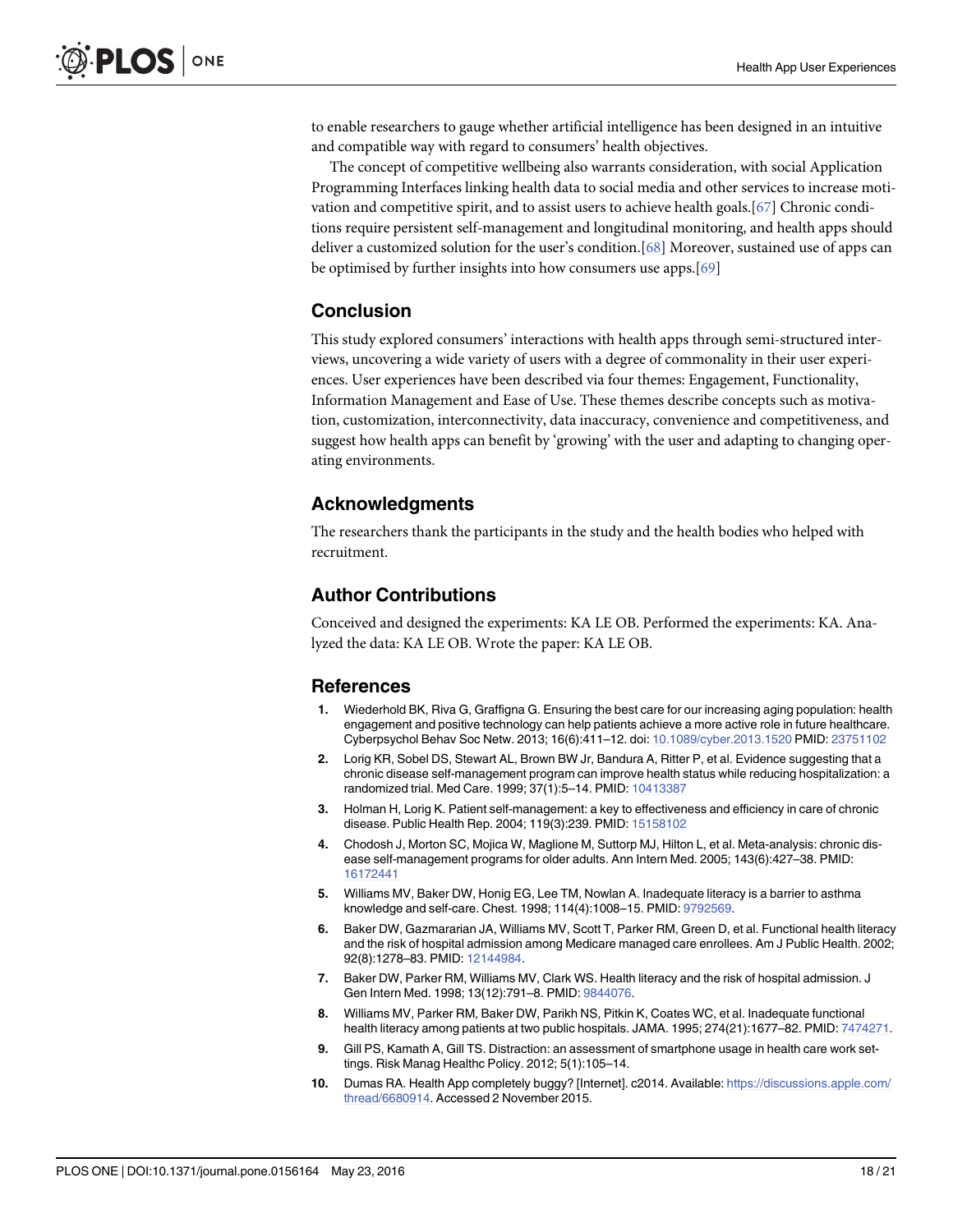- <span id="page-18-0"></span>[11.](#page-1-0) Thomas O. Apple's health app is an embarrassment [Internet]. c2014. Available: [http://readwrite.com/](http://readwrite.com/2014/10/02/apple-health-app) [2014/10/02/apple-health-app.](http://readwrite.com/2014/10/02/apple-health-app) Accessed 2 November 2015.
- [12.](#page-1-0) Finkelstein EA, Chay J, Bajpai S. The economic burden of self-reported and undiagnosed cardiovascular diseases and diabetes on Indonesian households. PLoS ONE. 2014; 9(6):e99572. PMID: [24915510](http://www.ncbi.nlm.nih.gov/pubmed/24915510); PubMed Central PMCID: PMC4051736. doi: [10.1371/journal.pone.0099572](http://dx.doi.org/10.1371/journal.pone.0099572)
- [13.](#page-1-0) Miller KM, Beck RW, Bergenstal RM, Goland RS, Haller MJ, McGill JB, et al. Evidence of a strong association between frequency of self-monitoring of blood glucose and hemoglobin A1c levels in T1D exchange clinic registry participants. Diabetes Care. 2013; 36(7):2009–14. doi: [10.2337/dc12-1770](http://dx.doi.org/10.2337/dc12-1770) PMID: [23378621.](http://www.ncbi.nlm.nih.gov/pubmed/23378621)
- [14.](#page-1-0) Host T, Person C, Lewis P. Health Market Validation Program (Health MVP) call for proposal application form for SMEs. [Internet]. c2014. Available: [http://www.business.vic.gov.au/grants-and-assistance/](http://www.business.vic.gov.au/grants-and-assistance/programs/health-market-validation-program) [programs/health-market-validation-program.](http://www.business.vic.gov.au/grants-and-assistance/programs/health-market-validation-program) Accessed 20 February 2015.
- [15.](#page-1-0) Blödt S, Pach D, Roll S, Witt CM. Effectiveness of app-based relaxation for patients with chronic low back pain (RelaxBack) and chronic neck pain (RelaxNeck): study protocol for two randomized pragmatic trials. Trials. 2014; 15(1):490–99. doi: [10.1186/1745-6215-15-490](http://dx.doi.org/10.1186/1745-6215-15-490)
- [16.](#page-1-0) Nilges P, Köster B, Schmidt CO. Pain acceptance—concept and validation of a German version of the chronic pain acceptance questionnaire. Schmerz. 2007; 21(1):57–8. PMID: [17111168](http://www.ncbi.nlm.nih.gov/pubmed/17111168)
- [17.](#page-1-0) Morrison LG, Hargood C, Lin SX, Dennison L, Joseph J, Hughes S, et al. Understanding usage of a hybrid website and smartphone app for weight management: a mixed-methods study. J Med Internet Res. 2014; 16(10):e201. doi: [10.2196/jmir.3579](http://dx.doi.org/10.2196/jmir.3579) PMC4259922. PMID: [25355131](http://www.ncbi.nlm.nih.gov/pubmed/25355131)
- [18.](#page-2-0) Cooper S, Foster K, Naughton F, Leonardi-Bee J, Sutton S, Ussher M, et al. Pilot study to evaluate a tailored text message intervention for pregnant smokers (MiQuit): study protocol for a randomised controlled trial. Trials. 2015; 16(1):s13063-014-0546-4. doi: [10.1186/s13063-014-0546-4](http://dx.doi.org/10.1186/s13063-014-0546-4) PMID: [25622639;](http://www.ncbi.nlm.nih.gov/pubmed/25622639) PubMed Central PMCID: PMCPmc4318454.
- [19.](#page-2-0) Haug S, Castro RP, Filler A, Kowatsch T, Fleisch E, Schaub MP. Efficacy of an Internet and SMSbased integrated smoking cessation and alcohol intervention for smoking cessation in young people: study protocol of a two-arm cluster randomised controlled trial. BMC Public Health. 2014; 14(1):1140– 48. doi: [10.1186/1471-2458-14-1140](http://dx.doi.org/10.1186/1471-2458-14-1140) PMID: [25369857;](http://www.ncbi.nlm.nih.gov/pubmed/25369857) PubMed Central PMCID: PMCPmc4228117.
- [20.](#page-2-0) Proudfoot J, Clarke J, Birch M, Whitton AE, Parker G, Manicavasagar V, et al. Impact of a mobile phone and web program on symptom and functional outcomes for people with mild-to-moderate depression, anxiety and stress: a randomised controlled trial. BMC Psychiatry. 2013; 13(1):312–24. doi: [10.1186/](http://dx.doi.org/10.1186/1471-244X-13-312) [1471-244X-13-312](http://dx.doi.org/10.1186/1471-244X-13-312)
- [21.](#page-2-0) Eyles H, McLean R, Neal B, Doughty R, Jiang Y, Mhurchu C. Using mobile technology to support lower-salt food choices for people with cardiovascular disease: protocol for the SaltSwitch randomized controlled trial. BMC Public Health. 2014; 14(1):950–8. doi: [10.1186/1471-2458-14-950](http://dx.doi.org/10.1186/1471-2458-14-950) PMID: [25217039](http://www.ncbi.nlm.nih.gov/pubmed/25217039).
- [22.](#page-2-0) Hasford J, Uricher J, Tauscher M, Bramlage P, Virchow JC. Persistence with asthma treatment is low in Germany especially for controller medication—a population based study of 483051 patients. Allergy. 2010; 65(3):347–54. PMID: [19712117](http://www.ncbi.nlm.nih.gov/pubmed/19712117)
- [23.](#page-2-0) Zichermann G. Gamification by design: implementing game mechanics in web and mobile apps. Cunningham C, editor. Sebastopol: O'Reilly Media; 2011.
- [24.](#page-2-0) Pandey A, Hasan S, Dubey D, Sarangi S. Smartphone apps as a source of cancer information: changing trends in health information-seeking behavior. J Cancer Educ. 2013; 28(1):138–42. doi: [10.1007/](http://dx.doi.org/10.1007/s13187-012-0446-9) [s13187-012-0446-9](http://dx.doi.org/10.1007/s13187-012-0446-9) PMID: [23275239](http://www.ncbi.nlm.nih.gov/pubmed/23275239)
- [25.](#page-2-0) Krebs P D D. Health app use among US mobile phone owners: a national survey. JMIR mHealth uHealth. 2015; 3(4):e101. doi: [10.2196/mhealth.4924](http://dx.doi.org/10.2196/mhealth.4924) PMID: [26537656](http://www.ncbi.nlm.nih.gov/pubmed/26537656)
- [26.](#page-2-0) Licskai CJ, Sands T, Ferrone M. Development and pilot testing of a mobile health solution for asthma self-management: Asthma action plan smartphone application pilot study. Can Respir J. 2013; 20 (4):301–6. PMID: [23936890](http://www.ncbi.nlm.nih.gov/pubmed/23936890)
- [27.](#page-2-0) Ryan D, Price D, Musgrave SD, Malhotra S, Lee AJ, Ayansina D, et al. Clinical and cost effectiveness of mobile phone supported self monitoring of asthma: multicentre randomised controlled trial. BMJ. 2012; 296(6614):e1756. doi: [10.1136/bmj.e1756](http://dx.doi.org/10.1136/bmj.e1756)
- [28.](#page-2-0) Liu WT, Huang CD, Wang CH, Lee KY, Lin SM, Kuo HP. A mobile telephone-based interactive selfcare system improves asthma control. Eur Respir J. 2011; 37(2):310–7. doi: [10.1183/09031936.](http://dx.doi.org/10.1183/09031936.00000810) [00000810](http://dx.doi.org/10.1183/09031936.00000810) PMID: [20562122.](http://www.ncbi.nlm.nih.gov/pubmed/20562122)
- [29.](#page-2-0) Kirwan M, Vandelanotte C, Fenning A, Duncan M. Diabetes self-management smartphone application for adults with type 1 diabetes: randomized controlled trial. J Med Internet Res. 2013; 15(11):e235. doi: [10.2196/jmir.2588](http://dx.doi.org/10.2196/jmir.2588) PMID: [24225149.](http://www.ncbi.nlm.nih.gov/pubmed/24225149)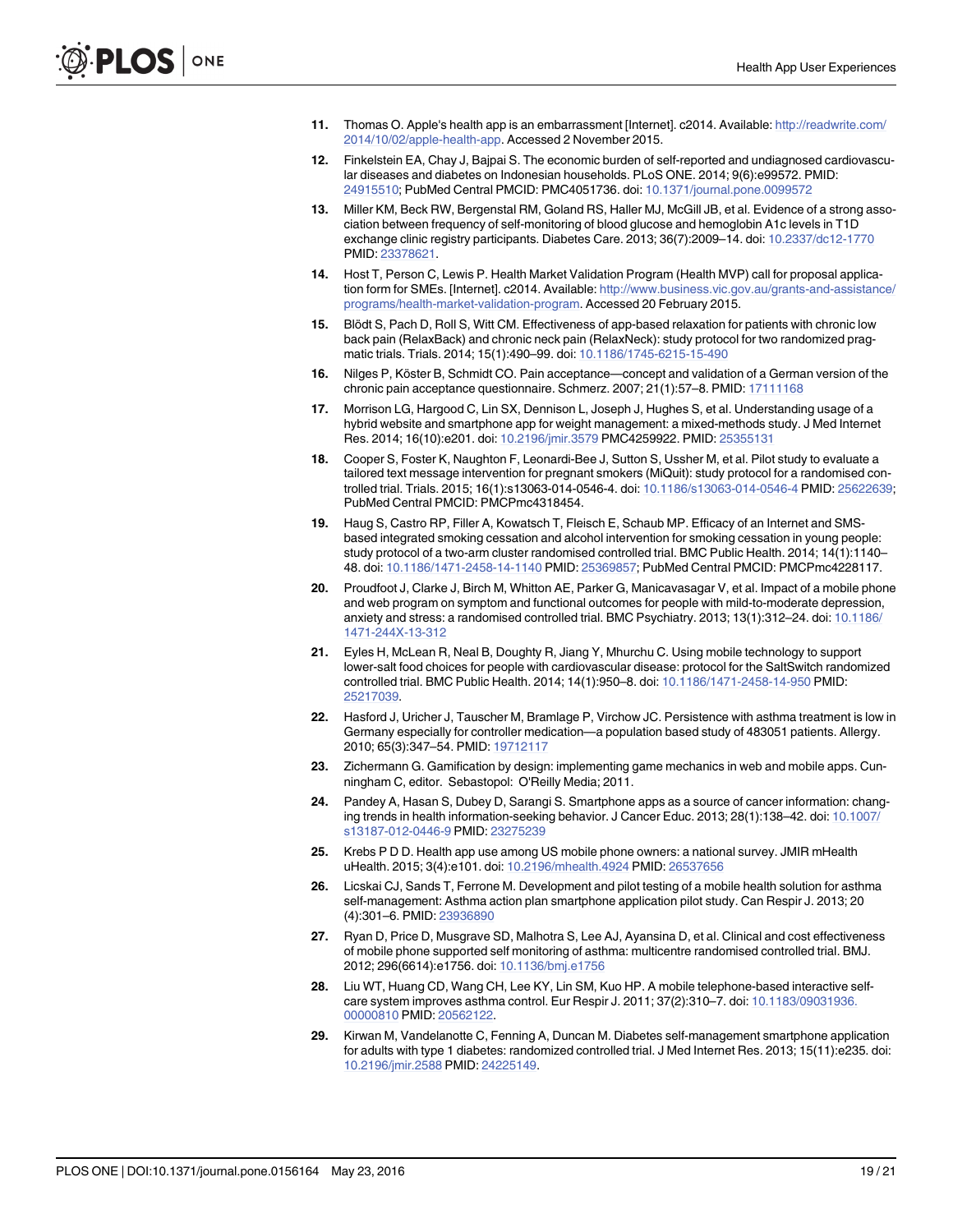- <span id="page-19-0"></span>[30.](#page-2-0) Jeon E, Park H. Development of a smartphone application for clinical-guideline-based obesity management. Healthc Inform Res. 2015; 21(1):10–20. doi: [10.4258/hir.2015.21.1.10](http://dx.doi.org/10.4258/hir.2015.21.1.10) PMID: [25705553](http://www.ncbi.nlm.nih.gov/pubmed/25705553)
- [31.](#page-2-0) McCarroll ML, Armbruster S, Pohle-Krauza RJ, Lyzen AM, Min S, Nash DW, et al. Feasibility of a lifestyle intervention for overweight/obese endometrial and breast cancer survivors using an interactive mobile application. Gynecol Oncol. 2015; 137(3):508–15. doi: [10.1016/j.ygyno.2014.12.025](http://dx.doi.org/10.1016/j.ygyno.2014.12.025) WOS:000355779000025. PMID: [25681782](http://www.ncbi.nlm.nih.gov/pubmed/25681782)
- [32.](#page-2-0) Pan D, Dhall R, Lieberman A, Petitti DB. A mobile cloud-based parkinson's disease assessment system for home-based monitoring. JMIR mHealth uHealth. 2015; 3(1).
- [33.](#page-2-0) Davis FD. Perceived usefulness, perceived ease of use, and user acceptance of information technology. MIS Quart. 1989; 13(3):319–40.
- [34.](#page-2-0) Madden TJ, Ellen PS, Ajzen I. A comparison of the theory of planned behavior and the theory of reasoned action. Pers Soc Psychol B. 1992; 18(1):3–9. doi: [10.1177/0146167292181001](http://dx.doi.org/10.1177/0146167292181001) WOS: A1992HC29000001.
- [35.](#page-2-0) Fishbein M, Ajzen I, Albarracin D, Hornik RC. Prediction and change of health behavior: Applying the reasoned action approach. Mahwah: Lawrence Erlbaum Associates; 2007.
- [36.](#page-2-0) Yarbrough AK, Smith TB. Technology acceptance among physicians: a new take on TAM. Med Care Res Rev. 2007; 64(6):650–52. PMID: [17717378](http://www.ncbi.nlm.nih.gov/pubmed/17717378)
- [37.](#page-2-0) Briz-Ponce L, García-Peñalvo F. An empirical assessment of a technology acceptance model for apps in medical education. J Med Syst. 2015; 39(11):1–5. doi: [10.1007/s10916-015-0352-x](http://dx.doi.org/10.1007/s10916-015-0352-x)
- [38.](#page-2-0) Cho J, Quinlan MM, Park D, Noh GY. Determinants of adoption of smartphone health apps among college students. Am J Health Behav. 2014; 38(6):860–70. Epub 2014/09/11. doi: [10.5993/ajhb.38.6.8](http://dx.doi.org/10.5993/ajhb.38.6.8) PMID: [25207512.](http://www.ncbi.nlm.nih.gov/pubmed/25207512)
- [39.](#page-2-0) Kim J, Park H-A. Development of a health information technology acceptance model using consumers' health behavior intention. J Med Internet Res. 2012; 14(5):e133. doi: [10.2196/jmir.2143](http://dx.doi.org/10.2196/jmir.2143) PMID: [23026508](http://www.ncbi.nlm.nih.gov/pubmed/23026508)
- [40.](#page-2-0) Janz N, Becker M. The health belief model: a decade later. Health Educ Behav. 1984; 11(1):1–47.
- [41.](#page-3-0) Becker MH, Radius SM, Rosenstock IM, Drachman RH, Schuberth KC, Teets KC. Compliance with a medical regimen for asthma: a test of the health belief model. Public Health Rep. 1978; 93(3):268–77. PMID: [652949](http://www.ncbi.nlm.nih.gov/pubmed/652949)
- [42.](#page-3-0) Cormier DJ, Ferreira DC, Vise KM, Cahalin LP. A pilot study of childhood health behaviour and asthma using the health belief model. J Cardiopulm Rehabil. 2006; 26(4):250–74. doi: [10.1097/00008483-](http://dx.doi.org/10.1097/00008483-200607000-00015) [200607000-00015](http://dx.doi.org/10.1097/00008483-200607000-00015)
- [43.](#page-3-0) Stoyanov SR, Hides L, Kavanagh DJ, Zelenko O, Tjondronegoro D, Mani M. Mobile app rating scale: a new tool for assessing the quality of health mobile apps. JMIR mHealth uHealth. 2015; 3(1):e27. PMID: [25760773](http://www.ncbi.nlm.nih.gov/pubmed/25760773)
- [44.](#page-3-0) Antezana G, Bidargaddi N, Blake V, Schrader G, Kaambwa B, Quinn S, et al. Development of an online well-being intervention for young people: an evaluation protocol. JMIR research protocols. 2015; 4(2): e48. doi: [10.2196/resprot.4098](http://dx.doi.org/10.2196/resprot.4098) PMID: [25929201](http://www.ncbi.nlm.nih.gov/pubmed/25929201)
- [45.](#page-3-0) Kenny R, Dooley B, Fitzgerald A. Feasibility of "CopeSmart": a telemental health app for adolescents. JMIR mHealth uHealth. 2015; 2(3):e22. <http://doi.org/10.2196/mental.4370>.
- [46.](#page-3-0) Chiang LC, Huang JL, Yeh KW, Lu CM. Effects of a self-management asthma educational program in Taiwan based on PRECEDE-PROCEED model for parents with asthmatic children. J Asthma. 2004; 41(2):205–15. PMID: [15115173.](http://www.ncbi.nlm.nih.gov/pubmed/15115173)
- [47.](#page-3-0) Green L. The PRECEDE-PROCEED model of health program planning & evaluation [Internet]. c2014. Available: [http://lgreen.net/precede.htm.](http://lgreen.net/precede.htm) Accessed 11 December 2014.
- [48.](#page-3-0) Velsor-Friedrich B, Pigott T, Srof B. A practitioner-based asthma intervention program with African American inner-city school children. J Pediatr Health Care. 2005; 19(3):163–71. PMID: [15867832](http://www.ncbi.nlm.nih.gov/pubmed/15867832)
- [49.](#page-3-0) Hesse-Biber SN, Leavy P. The Practice of Qualitative Research: SAGE Publications; 2010.
- [50.](#page-4-0) Holden RJ, Karsh B-T. The technology acceptance model: its past and its future in health care. J Biomed Inf. 2010; 43(1):159–72.
- [51.](#page-4-0) Scheibe M, Reichelt J, Bellmann M, Kirch W. Acceptance factors of mobile apps for diabetes by patients aged 50 or older: a qualitative study. Med 20. 2015; 4(1):e1. Epub 2015/03/04. PMID: [25733033](http://www.ncbi.nlm.nih.gov/pubmed/25733033).
- [52.](#page-4-0) Doherty G, Coyle D, Matthews M. Design and evaluation guidelines for mental health technologies. Interact Comput. 2010; 22(4):243–52.
- [53.](#page-4-0) Jin BS, Ji YG. Usability risk level evaluation for physical user interface of mobile phone. HCC Sys Ind. 2010; 61(4):350–63.